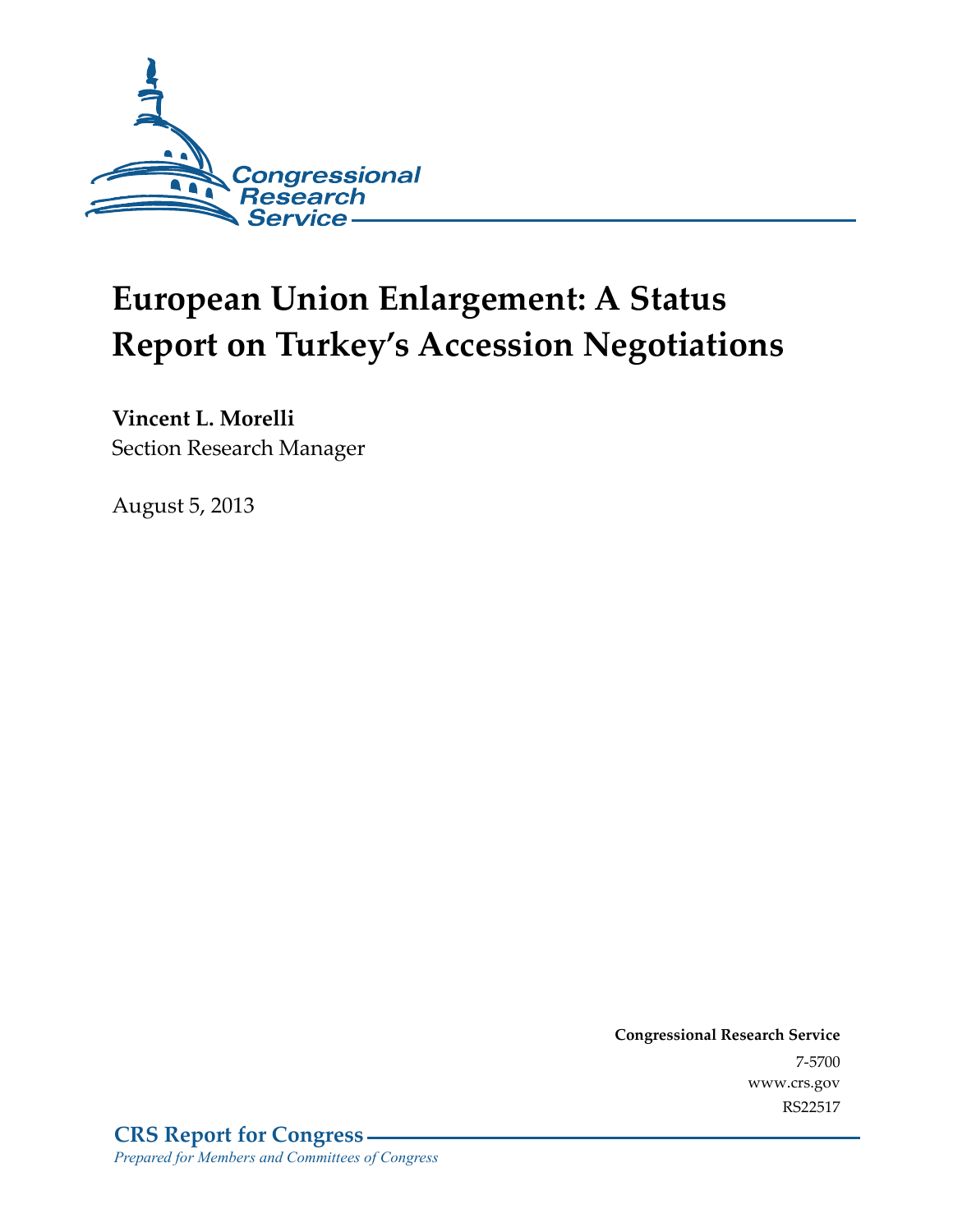## **Summary**

October 2013 will mark the eighth anniversary of the European Union's decision to launch formal negotiations with Turkey toward full membership in the Union. Beginning in 2012 and continuing through most of 2013, formal accession talks between Turkey and the EU had reached a political and technical stalemate. It appears that little or no progress was made on any open chapters of the EU's rules and regulations known as the *acquis communautaire*, and no additional chapters were opened.

In May 2012, noting the accession stalemate, the EU Commission launched what was termed the "positive agenda" with Turkey and described as intended to bring fresh dynamics into EU-Turkey relations. Others referred to it as an "institutional trick" intended to circumvent Ankara's refusal to deal with certain aspects of the EU involving the Cypriot presidency which was set to begin on July 1, 2012. It is unclear what the "positive agenda" accomplished or what its current status is.

In October 2012, the European Commission issued its annual assessment of the progress of the candidate countries, including Turkey. This was followed in December 2012 by the European Council's "conclusions" on enlargement, and in April 2013 with the European Parliament's Progress Report on Turkey. All three reports, while restating Turkey's importance to the EU and offering a few positive conclusions, expressed overall disappointment with Turkey's progress on a number of issues including judicial reform, media freedom, freedom of expression, Turkey's continued refusal to extend diplomatic recognition to EU member Cyprus, and Turkey's position on the Cyprus EU presidency. All three institutions urged Turkey to achieve more reforms.

In February 2013, France signaled that it was prepared to support opening at least one new chapter of the *acquis* (Chapter 22, Regional Policy) as a way to rejuvenate the accession talks. This step was supported by many EU member states, although some retained their doubts. Eventually, agreement was reached to open the new chapter and negotiations were set to begin in June. In early June public protests in Turkey over the future of a park and the government's tough reaction precipitated a harsh response from Brussels and a resolution from the European Parliament expressing its "deep concern at the disproportionate and excessive use of force by the Turkish police." Turkish officials responded with tough rhetoric toward the EU. After two weeks of rather nasty verbal sparring, and Ankara's continued crackdown on the protestors, several EU member states threatened to press for the postponement of the upcoming accession talks. Since neither side really wanted to end the accession process despite mutual ill-feelings, the EU agreed to open the new chapter but to postpone the resumption of the accession negotiations until October 2013.

For many Turks, EU membership seems to have lost its appeal as Turkey's economy continues to thrive and as Ankara continues to try to reposition and strengthen itself in its own neighborhood between secular Europe and the Islamist emergence in the Middle East. Many Turks seem to feel "being European" or gaining membership in the Union is no longer needed in order to secure Turkey's status or to have an otherwise normal partnership with Europe. European support for Turkey, never really that strong among the average citizenry, now seems even more ambivalent.

This report provides a brief overview of the EU's accession process and Turkey's path to EU membership. The U.S. Congress has had a long-standing interest in Turkey as a NATO ally and partner in regional foreign policy and energy security issues. Although some Members of Congress have expressed continued support for Turkey's membership in the EU, congressional interest and enthusiasm seems to have diminished recently.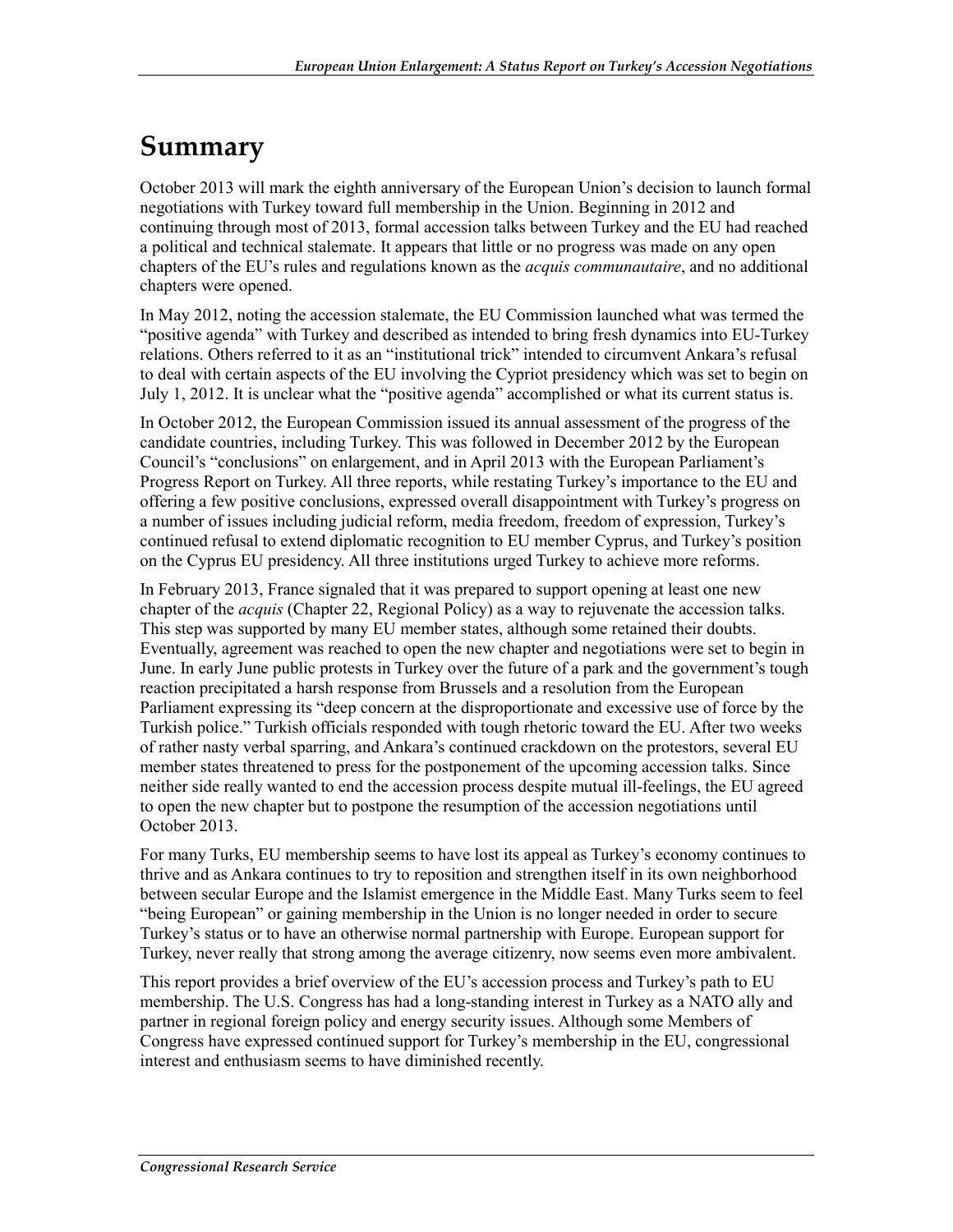## Contents

#### Contacts

|--|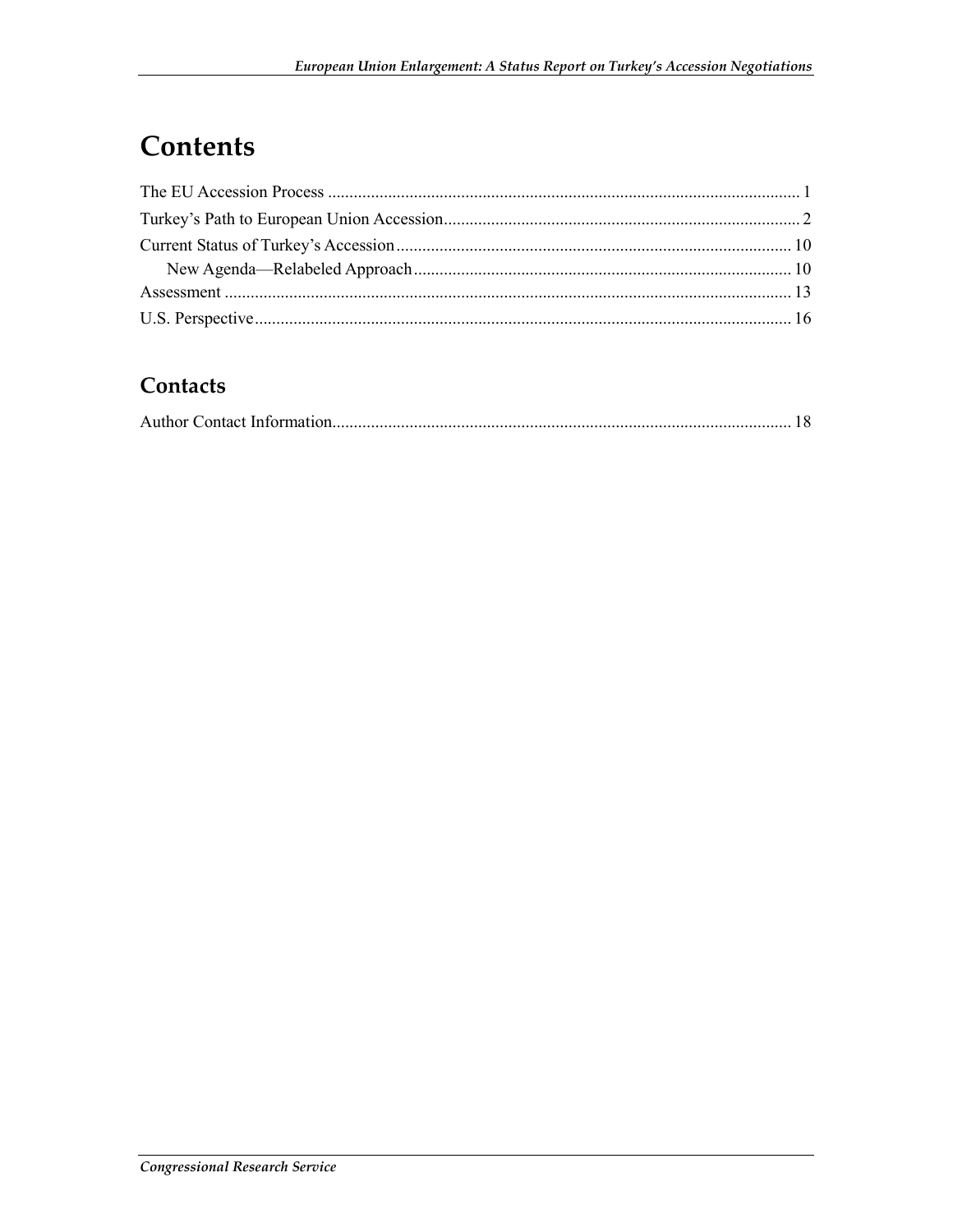## **The EU Accession Process1**

The European Union (EU) views enlargement as an historic opportunity to promote stability and prosperity throughout Europe. The criteria for EU membership require candidates to adopt political values and norms shared by the Union by achieving "stability of institutions guaranteeing democracy, the rule of law, human rights and respect for and protection of minorities; a functioning market economy, as well as the capacity to cope with competitive pressure and market forces within the Union."2

Under Article 49 of the Treaty on the European Union, any European country may apply for membership if it meets a set of criteria established by the Treaty. In addition, the EU must be able to absorb new members, so the EU can decide when it is ready to accept a new member.

Applying for EU membership is the start of a long and rigorous process. The EU operates comprehensive approval procedures that ensure new members are admitted only when they have met all requirements, and only with the active consent of the EU institutions and the governments of the EU member states and of the applicant country. Basically, a country that wishes to join the EU submits an application for membership to the European Council, which then asks the EU Commission to assess the applicant's ability to meet the conditions of membership.

Accession talks begin with a screening process to determine to what extent an applicant meets the EU's approximately 80,000 pages of rules and regulations known as the *acquis communautaire.* The *acquis* is divided into 35 chapters that range from free movement of goods to agriculture to competition. Detailed negotiations at the ministerial level take place to establish the terms under which applicants will meet and implement the rules in each chapter. The European Commission proposes common negotiating positions for the EU on each chapter, which must be approved unanimously by the Council of Ministers. In all areas of the *acquis,* the candidate country must bring its institutions, management capacity, and administrative and judicial systems up to EU standards, both at national and regional levels. During negotiations, applicants may request transition periods for complying with certain EU rules. All candidates receive financial assistance from the EU, mainly to aid in the accession process. Chapters of the *acquis* can only be opened and closed with the approval of all member states, and chapters provisionally closed may be reopened. Periodically, the Commission issues "progress" reports to the Council (usually in October or November of each year) as well as to the European Parliament assessing the progress achieved by a candidate country. Once the Commission concludes negotiations on all 35 chapters with an applicant, a procedure that can take years, the agreements reached are incorporated into a draft accession treaty, which is submitted to the Council for approval and to the European Parliament for assent. After approval by the Council and Parliament, the accession treaty must be ratified by each EU member state and the candidate country. This process of ratification of the final accession treaty can take up to two years or longer.<sup>3</sup>

The largest expansion of the EU was accomplished in 2004 when the EU accepted 10 new member states. In January 2007, Romania and Bulgaria joined, bringing the Union to its current

<sup>&</sup>lt;sup>1</sup> For more detailed information on EU accession see, "The Process of Joining the EU" on the European Commission's website at http://ec.europa.eu/enlargement.

<sup>&</sup>lt;sup>2</sup> Conclusions of the European Council, Copenhagen, Denmark, June 1993.

<sup>3</sup> CRS Report RS21344, *European Union Enlargement*, by Kristin Archick*.*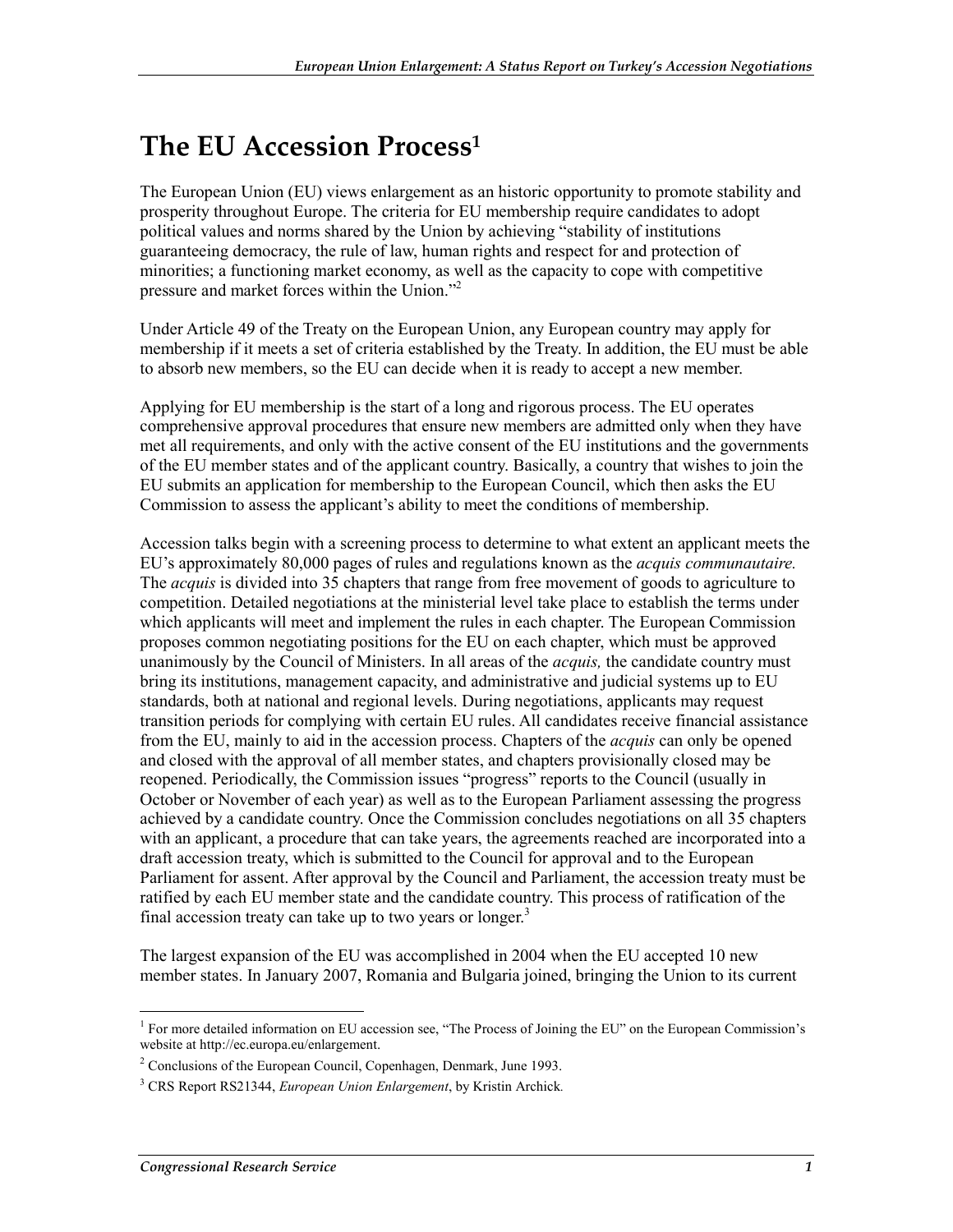27 member states. Since then, the EU has continued supporting the enlargement process. Currently, there are five candidate countries (Croatia, which after eight years of negotiation, joined the EU on July 1, 2013); Montenegro, which was given candidate status in December 2010 and formally opened accession negotiations with the EU on June 19, 2012; Serbia which was granted candidate status in March 2012 and could begin actual negotiations by January 2014; Macedonia, which has a Stabilization and Association Agreement with the EU, but whose negotiations have been blocked by Greece and Bulgaria, and Turkey. Iceland, which began the accession process in July 2010 and opened and closed several chapters of the *acquis* has come under a new government which has reportedly told the EU Commission that it was no longer interested in pursuing membership in the Union.

Prior to October 2009, in order for enlargement to continue, two barriers that existed had to be overcome. First, and although not explicitly stated, certain conditions established by the 2000 Treaty of Nice seemed to limit the EU to 27 members. In order for any other new country to be admitted to the Union, the Nice Treaty had to be amended or a new treaty ratified to allow further expansion of the Union. The Lisbon Treaty<sup>4</sup>, which was agreed to in 2007 and took effect on December 1, 2009, permitted, among other things, future enlargement of the Union to continue. A second barrier to the current accession structure involves any candidate country whose accession could have substantial financial consequences on the Union as a whole. Under this provision, admission of such a candidate could only be concluded after 2014, the scheduled date for the beginning of the EU's next budget framework.<sup>5</sup> Currently, only Turkey's candidacy would fall under this restriction. It is unclear what the EU's next budget will provide by way of addressing the possibility of Turkey's admission to the EU.

### **Turkey's Path to European Union Accession**

Turkey and the European Commission first concluded an Association Agreement (Ankara Agreement) aimed at developing closer economic ties in 1963. A key provision of that agreement was the commitment by Turkey to establish a customs union that would be applied to each EU member state. In 1987, Turkey's first application for full EU membership was deferred until 1993 on the grounds that the European Commission was not considering new members at the time. Although not technically a rejection of Turkey, the decision did add Turkey to a list, along with the United Kingdom, of nations to have been initially turned down for membership in the Union. In 1995, a Customs Union agreement between the EU and Turkey entered into force, setting a path for deeper integration of Turkey's economy with that of Europe's. In 1997, the Luxembourg EU summit confirmed Turkey's eligibility for accession to the EU but failed to put Turkey on a clear track to membership. The EU recognized Turkey formally as a candidate at the 1999 Helsinki Council summit but asserted that Turkey still needed to comply sufficiently with the EU's political and economic criteria before accession talks could begin. $<sup>6</sup>$ </sup>

In February 2001, the EU formally adopted an "Accession Partnership" with Turkey, which set out the priorities Turkey needed to address in order to adopt and implement EU standards and legislation. Although Ankara had hoped the EU would set a firm date for initiating negotiations at

<sup>1</sup> 4 For additional information on the Lisbon Treaty and EU reform see, CRS Report RS21618, *The European Union's Reform Process: The Lisbon Treaty*, by Kristin Archick and Derek E. Mix.

<sup>&</sup>lt;sup>5</sup> "The Process of Joining the EU," op. cit.

<sup>6</sup> CRS Report RS21344, *European Union Enlargement*, op. ci*t*.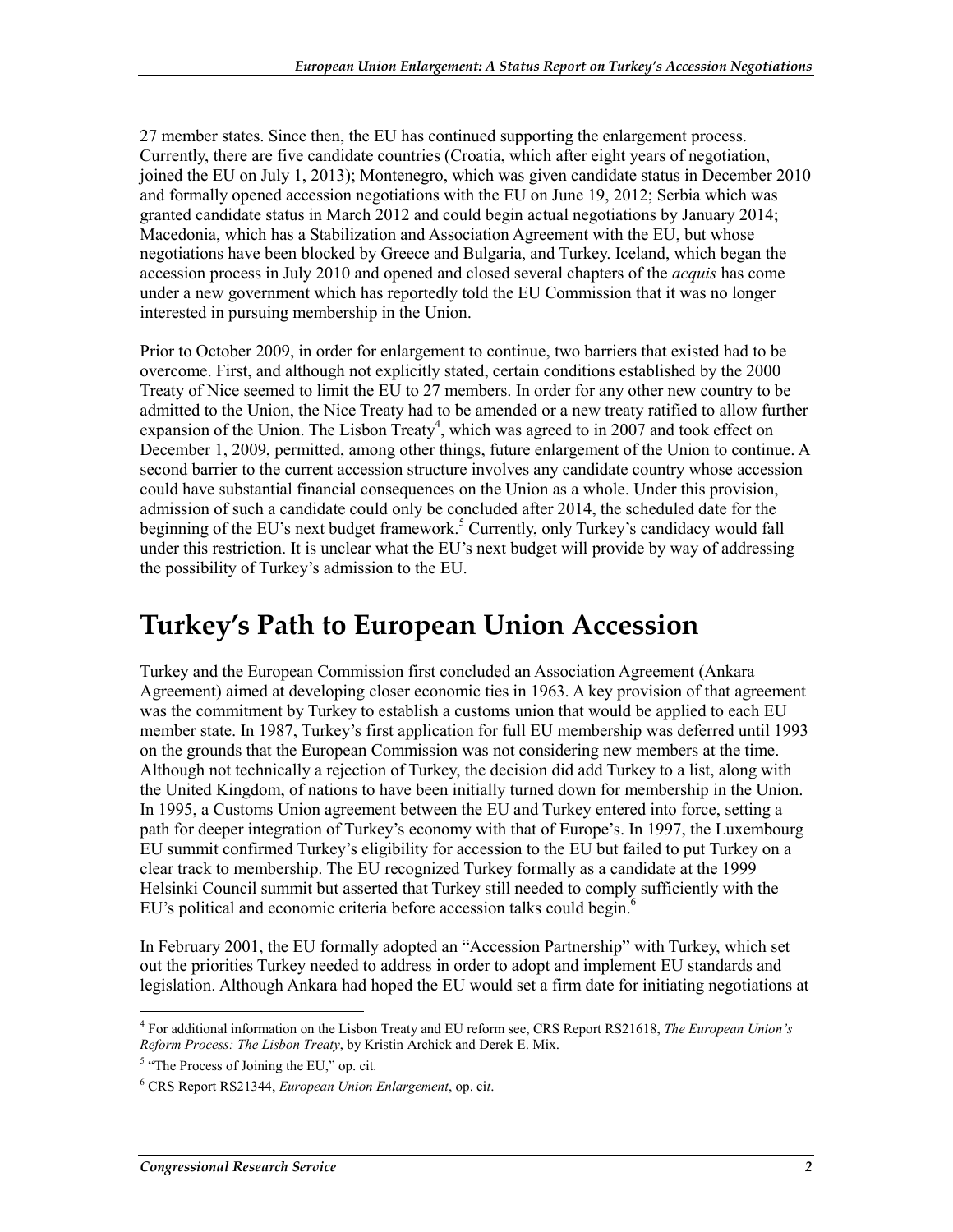the December 2002 EU Copenhagen Summit, no agreement was reached. Two years later, 10 new member states, including a divided Cyprus, were admitted into the Union. In December 2004, and despite the fact that Turkey had still not met its obligations regarding the application of its customs union to the EU member states, the European Council stated unanimously that Turkey had made enough progress in legislative process, economic stability, and judicial reform to proceed with accession talks within a year. In the aftermath of the Council's decision, the European Parliament voted overwhelmingly to support the Council's decision to move forward with Turkey.

Although projected by many to require at least 10 or more years to complete the accession, the question of Turkey's membership in the Union became a debating point during consideration of the Treaty for a European Constitution in the spring of 2005. Many observers suggested that one of the factors contributing to the defeat of the Treaty in France and the Netherlands was voter concern over continued EU enlargement and specifically over the potential admission of Turkey, which was considered by many as too large and too culturally different to be admitted into the Union.

Under a compromise formula agreed to by the Council, Turkey, before October 2005, would have to sign a protocol that would adapt the 1963 Ankara Agreement, including the customs union, to the 10 new member states of the Union, including the Republic of Cyprus. Turkey signed the Protocol in July 2005 but made the point that, by signing the Protocol, it was not granting diplomatic recognition to the Republic of Cyprus. Turkey insisted that recognition would only come when both the Greek and Turkish Cypriot communities on the island were reunited. Ankara further stated that Turkey would not open its seaports or airspace to Greek Cypriot vessels until the EU ended the "isolation" of the Turkish Cypriots by providing promised financial aid that at the time was being blocked by Cyprus and opened direct trade between the EU and the north. The decision by Turkey to make such a declaration regarding Cyprus immediately served to sour attitudes of many within the EU. In September 2005, the EU Council issued a rebuttal reminding Turkey that Cyprus was a full member of the EU, that recognition of all member states was a necessary component of the accession process, and that the EU and its member states "expect full, non-discriminatory implementation of the Additional Protocol to all EU member states ... and that failure to implement its obligations in full will affect the overall progress in the negotiations."7

The controversy over Turkey's accession continued until October 3, 2005, when, after a prolonged debate over the status of Cyprus and expressions of concern by some European member states over admitting Turkey at all, the EU Council agreed to a "Negotiating Framework," and opened formal accession talks with Turkey. However, the language of the Framework included an understanding that the negotiations would be open-ended, meaning an outcome (eventual full membership) could not be guaranteed. This language was to become a significant rallying point for some European governments such as Germany, France, and Austria, which proposed that Turkey be given a "privileged partnership" or some type of closer relationship with Turkey but one which fell short of full membership in the Union.

For Turkey, 2006 became a difficult year in its relations with the EU even as formal negotiations between Brussels and Ankara began. The membership of Cyprus in the Union, despite the Greek

<sup>1</sup>  $<sup>7</sup>$  Enlargement: Turkey, Declaration by the European Community and Its Member States, Council of the European</sup> Union, September 21, 2005.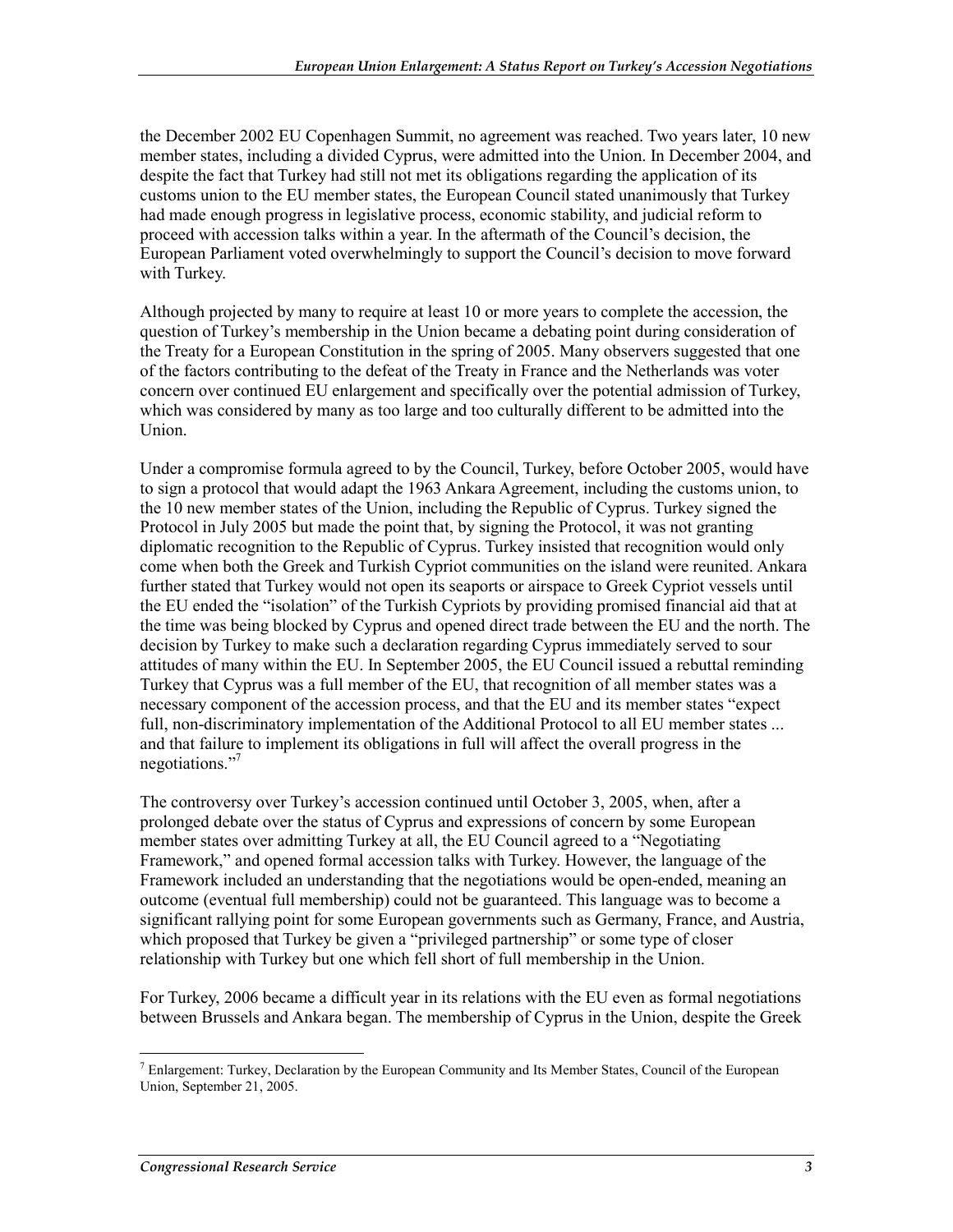Cypriot rejection of a U.N.-sponsored unification plan, and Turkey's public stance not to deal with the Greek Cypriot government, served to aggravate relations further and, in the opinion of some observers, may have contributed to the beginning of a change in attitude within Turkey and the EU toward each other. At the outset, Cyprus expressed its opposition to formally opening and closing the first of 35 negotiation chapters unless Ankara met its obligations to recognize all 10 new EU member states, including Cyprus. On June 16, 2006, the EU Presidency issued a statement that referred implicitly to Turkey's continued refusal to open its ports to Greek Cyprus as required by Turkey's customs union with the EU. The EU again asserted that Turkey's failure to "implement its obligations fully will have an impact on the negotiating process."<sup>8</sup>

The then-EU Enlargement Commissioner Olli Rehn warned Ankara that the resolution of the Cyprus issue was a central stumbling block in the accession talks and that a "train crash" was coming later in the year if Turkey did not resume implementing reforms and honoring its commitments in the Accession Agreement and the additional Protocol.<sup>9</sup>

In Ankara, advocates for closer relations with the EU began to believe that European interest in Turkey was changing and that what should have been EU incentives to promote and encourage necessary reforms in Turkey had become conditions that many Turks felt were designed to discourage Turkey. As a consequence, many observers believe that the reform process in Turkey began to slow as a reassessment of the relationship with the EU began to take hold.<sup>10</sup>

In September 2006, the European Parliament joined in the criticism of Turkey when the Committee on Foreign Affairs issued a progress report on Turkey's accession. The Parliament's findings suggested that reforms in Turkey had slowed, especially in the implementation of freedom of expression, protection of religious and minority rights, reform in law enforcement, and support for the independence of the judiciary, and urged Turkey to move forward. The Parliament also stated that "recognition of all member states, including Cyprus, is a necessary component of the accession process and urged Turkey to fulfill the provisions of the Association Agreement and Additional Protocol."<sup>11</sup> On September 14, 2006, then-Cyprus Foreign Minister George Lillikas suggested that without Turkey's compliance with its obligations, Cyprus would likely object to opening any further chapters of the *acquis*.<sup>12</sup>

On November 29, 2006, the EU Commission issued its assessment of Turkey's accession negotiations. Although acknowledging that negotiations should move forward, the Commission noted that Turkey had not met its obligations toward Cyprus and recommended that the Council not take actions regarding the opening of any new chapters in the *acquis*. At the EU Summit in December 2006, a compromise was reached that averted the worst possible outcome but clearly enunciated a strong opinion against Turkey. Based on the recommendations of the EU Commission,<sup>13</sup> the Council noted that Turkey had not fully implemented the additional Protocol

<sup>&</sup>lt;sup>8</sup> See Council of the European Union - 15/16 June (2006), Presidency Conclusions, at http://www.consilium.europa.eu. 9 Interview with Olli Rehn on EU Enlargement, *Reuters,* March 28, 2006.

 $10$  A public opinion poll conducted by the German Marshall Fund in 2004 indicated that 75% of those Turks interviewed responded that being in the EU would be a good thing for Turkey. A similar poll in 2006 indicated that that number had declined to 54%. See *Transatlantic Trends*, German Marshall Fund, 2006.

<sup>&</sup>lt;sup>11</sup> See "Turkey's Progress Towards Accession," Committee on Foreign Affairs, European Parliament, September 2006 at http://www.europarl.europa.eu.

<sup>&</sup>lt;sup>12</sup> See "Cyprus FM: No More EU Chapters for Turkey Before Progress Report," Cyprus Embassy, September 2006.

<sup>&</sup>lt;sup>13</sup> See "Commission presents its recommendations on the continuation of Turkey's accession negotiations," European Commission, November 29, 2006.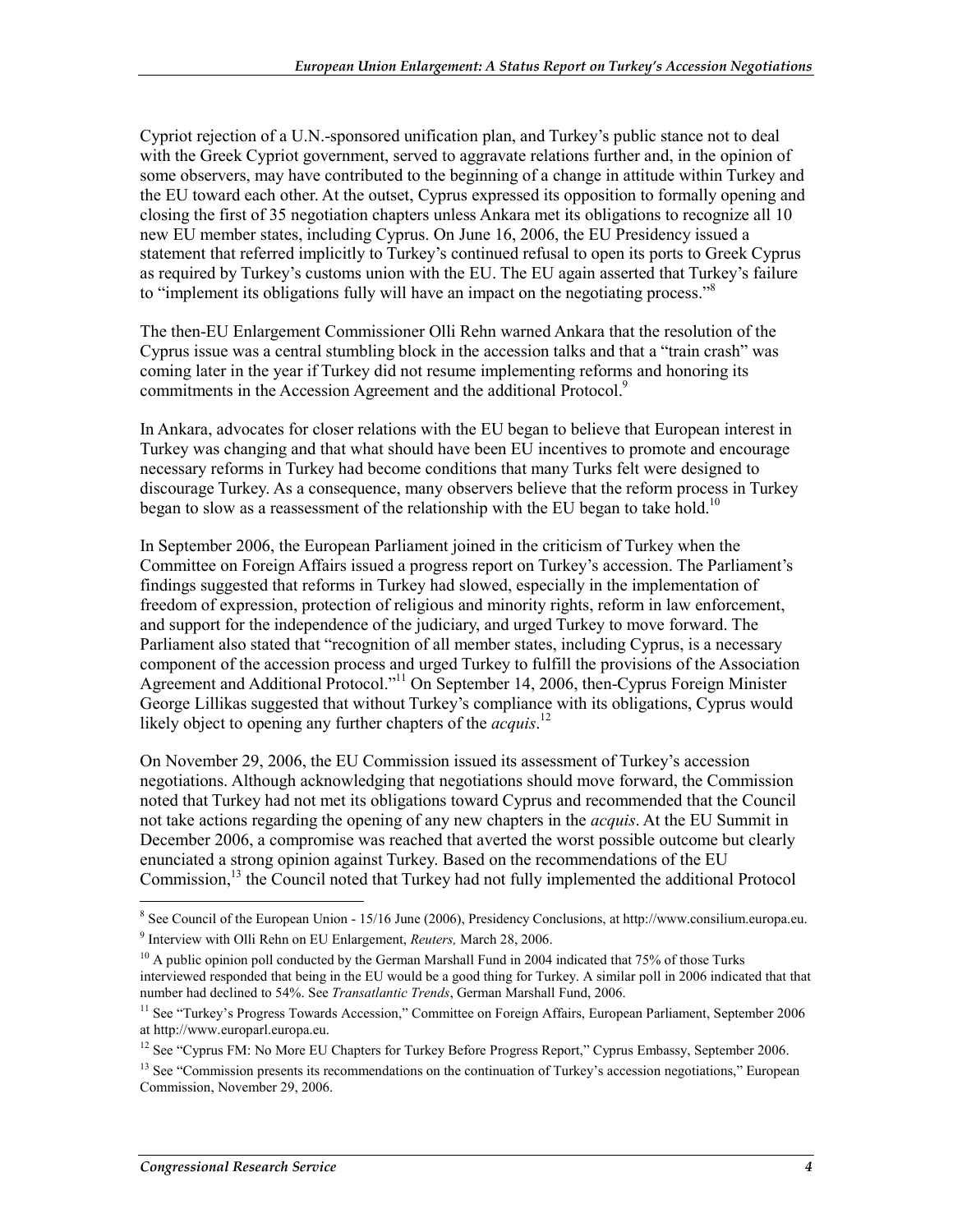to the Ankara Agreement and, more importantly, decided not to open negotiations on eight chapters of the *acquis*, or to provisionally close any chapters until the Commission had confirmed that Turkey had fully implemented its commitments under the Additional Protocol.<sup>14</sup> The Council further required the Commission to report on Turkey's progress "in its forthcoming annual reports, in particular 2007, 2008, and 2009."15 While the compromise decision prevented any dramatic action against Turkey, it did portend a slowing of the accession negotiations and, in the eyes of some Turkey skeptics, presented a deadline of sorts for Turkey to implement the Additional Protocol by December 2009, the final year of the Barosso Commission's term.

Between 2007 and 2011, the accession process muddled along with a mixed sense of direction and very little accomplishment. Turkey felt its EU aspirations had been dealt a serious blow with the EU decision to withhold negotiations on certain key chapters of the *acquis* until the Cyprus issue was resolved. In addition, the issue of Turkey's membership entered France's 2007 presidential election campaign, during which conservative candidate and then-Interior Minister Nicholas Sarkozy, in a campaign speech, stated that he felt Turkey should never become a member of the Union.<sup>16</sup>

During 2007, the EU agreed to open three additional chapters of the *acquis* and identify the benchmarks necessary to open 14 additional chapters should Turkey meet the requirements for doing so. By the end of the year, the EU Commission and Council in their annual accession progress reports noted some progress in the political reform process had been made but also pointed out areas where additional progress was needed. These areas included freedom of expression, the fight against corruption, cultural rights, and civilian oversight of the security forces. Both institutions also expressed regret that overall political reform had achieved limited progress and once again warned Turkey that it had not made any acceptable progress in establishing relations with Cyprus.<sup>17</sup>

Progress throughout 2008 continued to be negligible. However, despite ongoing internal political issues which polarized the political atmosphere in Turkey and the global economic crisis which began to consume the government's attention, six additional chapters of the *acquis* were formally opened by the EU. However, key chapters relating to energy, external relations, and security and defense matters had been held up by several EU member states, including France, although in the case of energy, France did propose to open this chapter during its 2008 Presidency of the EU Council.

In early 2009, Turkey in a sign of a renewed commitment to the accession process, announced the appointment of its first full-time EU accession negotiator, State Minister Egemen Bağış, a decision noted as a positive step by the EU Council. However, in March 2009 Turkey's accession process hit a political bump in the European Parliament. In a resolution on Turkey adopted by the Parliament, the members of Parliament noted with concern the "continuous slowdown of the reform process" and called on Turkey "to prove its political will to continue the reform process." The resolution also stressed the need to reach a solution to the Cyprus question and called for

<sup>1</sup> <sup>14</sup> This freeze on negotiations included chapters on the free movement of goods, right of establishment and freedom to provide services, financial services, agriculture and rural development, transport policy, and external relations, among others.

<sup>&</sup>lt;sup>15</sup> Conclusions of the European Council, December 11, 2006.

<sup>16 &</sup>quot;News Analysis: Sarkozy May Cause Global Ripple," *International Herald Tribune,* September 11, 2006.

<sup>&</sup>lt;sup>17</sup> Conclusions of the European Council, December 11, 2007.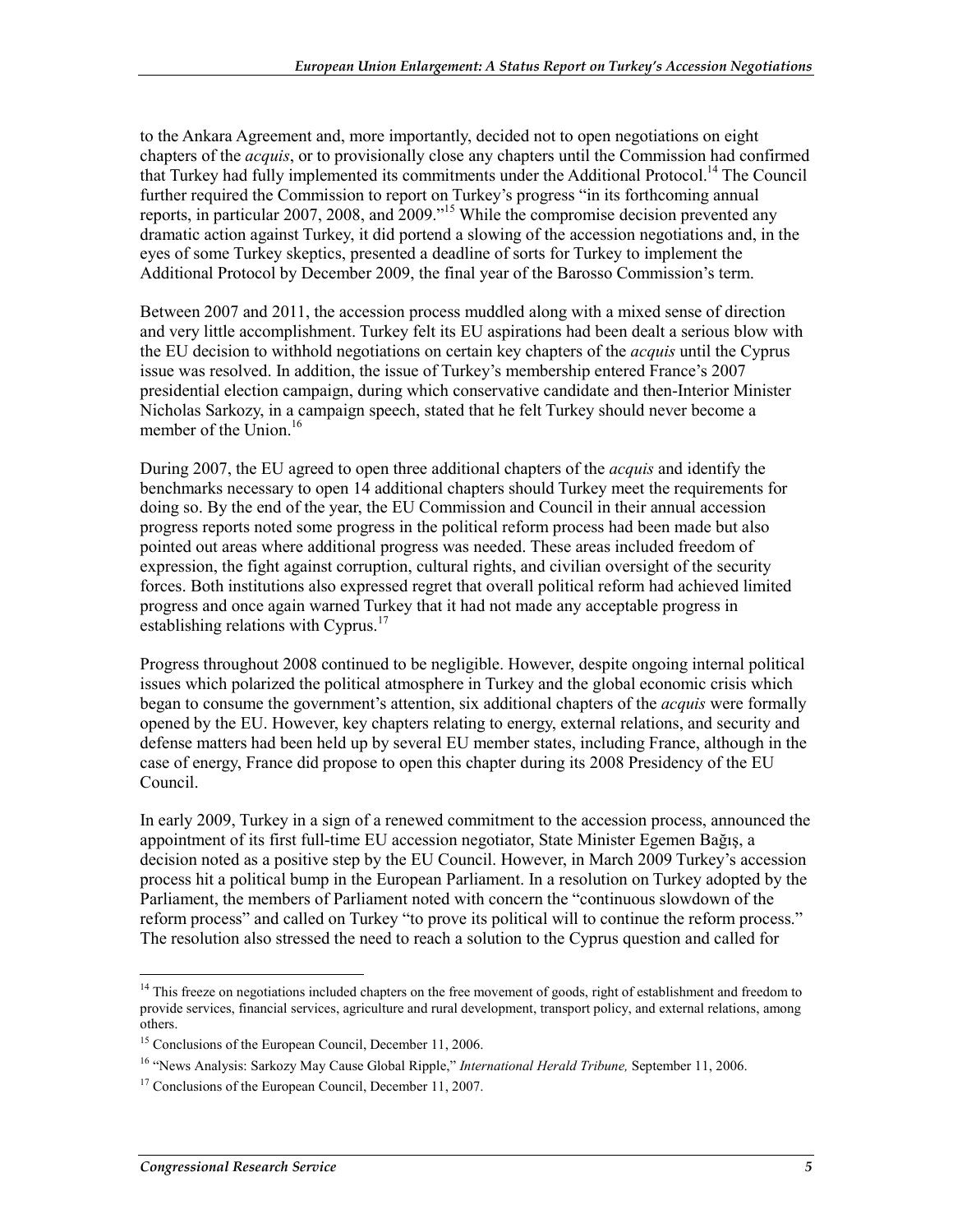Turkey to remove its military forces from the island. Despite the concerns expressed by the Parliament, in June 2009 the 11<sup>th</sup> chapter of the *acquis* was opened, suggesting that Turkey was making some progress meeting the reform criteria.

As in all of their previous reports on the accession progress, the Commission, Council, and Parliament found positive issues that they could point to and noted in one year or another that they welcomed Turkey's continued commitment to the negotiation process, as well as advancements Turkey had made in judicial reform, civil-military relations, and cultural rights, relations with both the Kurds and Armenia, and its positive role in the Nabucco pipeline that the EU has sought to provide an alternative source for delivering natural gas to Europe.

Nevertheless, each assessment noted Turkey's shortcomings in the areas of freedom of expression and freedom of the press, respect for property rights, and in other areas. All three institutions continued to "note with deep regret that Turkey, despite repeated calls, continues refusing to fulfill its obligations regarding the Additional Protocol and normalization of its relations with the Republic of Cyprus."18 The reports also noted that while Turkey has expressed public support for negotiations regarding a Cyprus solution, the EU expected Turkey to actively support the ongoing negotiations and was not satisfied that Turkey was fully engaged.

With little progress to point to, many Turkey skeptics in Europe had begun to suggest that the accession process for Turkey may have to be significantly altered. For instance, in an interview with Spanish news media in 2009, then-French Secretary of State for European Matters Pierre Lellouche reiterated his government's position that if Turkey failed to satisfy the requirements for membership or if the European Union's capacity for absorption did not permit it, alternatives should be considered. Although not specifically stating that the EU needed to prepare such alternatives by the end of 2009, Lellouche did state that "we wonder whether it is not the time to begin reflecting on alternative paths [for Turkey] without interrupting the negotiations."<sup>19</sup> This statement reflected France's (and perhaps others') continued opposition to full membership in the Union for Turkey and support for a then-to-be defined "special relationship" or "privileged partnership," which Turkey stated it would reject. Similarly, on September 11, 2009, Cypriot Foreign Minister Markos Kyprianou stated that while Cyprus was "a genuine supporter of Turkey's EU course," Cyprus was "one of the strictest supporters who are not prepared to compromise the principles and values that the EU is founded upon just for the sake of a speedier accession of our neighbor."20

In May 2010, the EU-Turkey Association Council, led by EU Enlargement Commissioner Stefan Füle and Turkey's chief negotiator for EU Affairs, Egemen Bağış met to discuss EU-Turkey relations. The EU welcomed the effort underway at the time to amend Turkey's constitution to strengthen democracy and rule of law but noted that more reform was needed in areas such as the fight against corruption, freedom of expression and of religion, and continued judicial reform.

On October 26, 2010, EU Commissioner Füle told an EU-Turkey Joint Parliamentary Committee meeting in Brussels that the outcome of Turkey's September constitutional reform referendum was a step towards EU accession.<sup>21</sup> Füle said the EU's 2010 progress report on Turkey would

<sup>&</sup>lt;sup>18</sup> Ibid. EU Council, December 8, 2009.

<sup>19 &</sup>quot;France Seeks alternative to Turkey's EU membership," *TurkishNY.com,* September 3, 2009.

<sup>20 &</sup>quot;Cyprus, one of a few genuine supporters of Turkey's EU Course," *Cyprus News Agency*, September 11, 2009.

<sup>&</sup>lt;sup>21</sup> Press Release, "EU Enlargement: Turkey must do more to protect basic freedoms," European Parliament, October (continued...)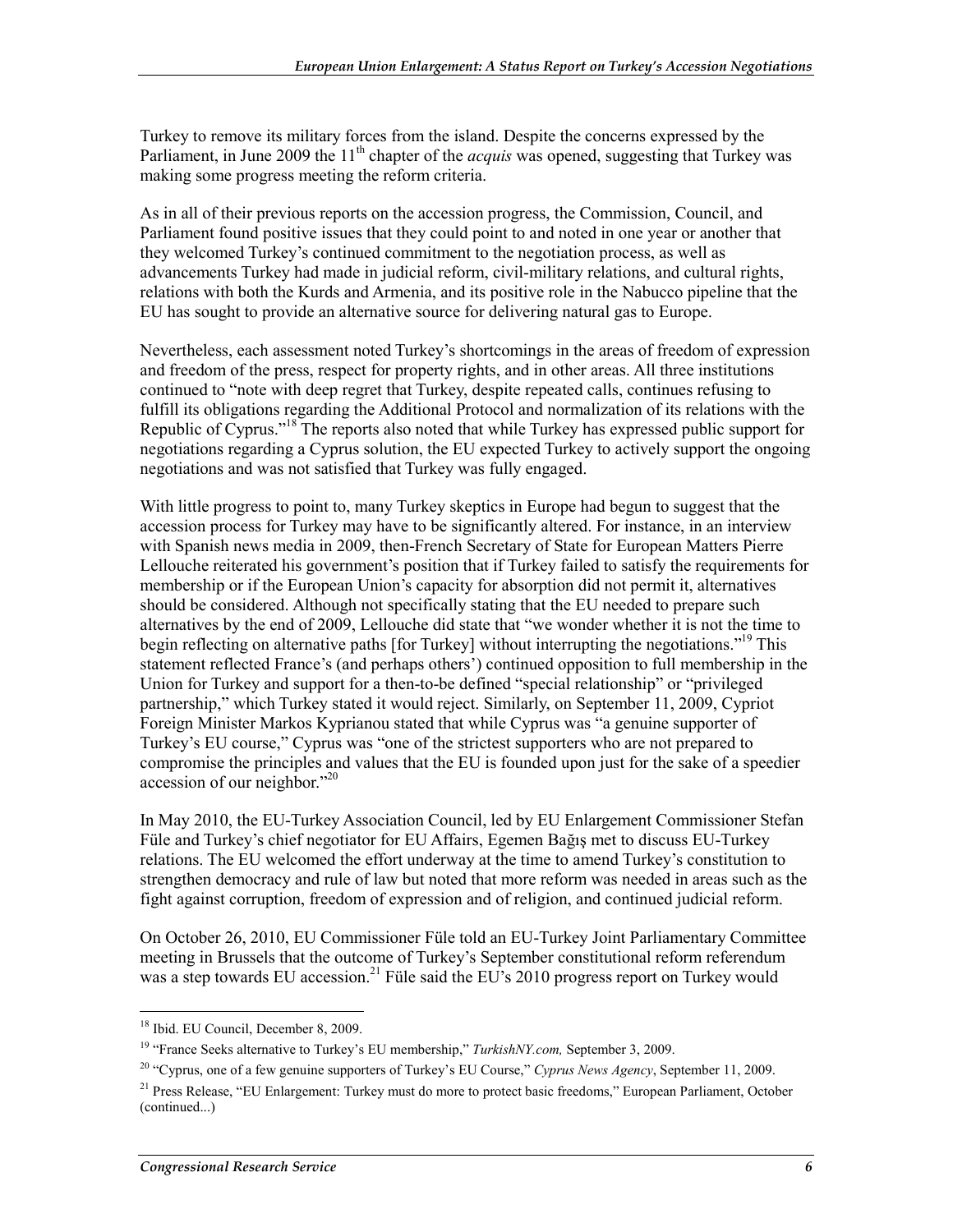mention positive steps taken by Turkey such as lifting restrictions on broadcasting in languages other than Turkish, furthering judicial reform, and improving fundamental rights, but it would also voice concern about Turkey's difficulties in guaranteeing freedom of expression, press, and religion.

The 2010 progress reports issued by the European Commission and Council once again provided less-than-ringing endorsements of Turkey's progress reading much like previous assessments. Nevertheless, Egeman Bağış, Turkey's chief EU negotiator called the reports the "most positive and encouraging" Turkey had ever received. $^{22}$ 

This attitude changed when the European Parliament adopted a resolution assessing Turkey's accession progress for 2010. The Parliament sharply criticized the government of Turkey for a lack of dialogue among the various political parties and noted the continued failure to implement the Additional Protocols. When the Parliament reserved its strongest criticism for the lack of press freedom in Turkey, a representative of the main Turkish opposition CHP party declared that "the latest report is the toughest-worded document drafted since ... formal negotiations began in 2005."<sup>23</sup> The tone of the resolution and debate in Parliament also provoked the anger of Turkish Prime Minister Erdogan, who stated that "there was no balance in this report" and suggested that the resolution was written by people who did not know Turkey.<sup>24</sup>

The two rather bland assessments of Turkey's accession progress by the Commission and Council and the tough assessment made by the Parliament led some to conclude that "Turkey's accession talks with the EU were heading for stalemate<sup>225</sup> and that "EU leaders have undermined support for accession in Turkey"<sup>26</sup>

Some observers believed that the various Commission and Council assessments between 2006 and 2010 could have been the subject of very difficult internal debate due to a lack of consensus among the member states on how to respond to Turkey's shortcomings in the reform process and its continued failure to meet its customs union obligations toward Cyprus.<sup>27</sup> However, in most instances while the debates have highlighted disappointment and frustration on the part of the EU, it does not appear that the debates in either institution had been difficult after all, and both the Commission and Council, perhaps for the sake of the ongoing negotiations on Cyprus, have been able to issue what they believed to be balanced reports giving credit to the Turks for some positive developments and offering criticisms where there were noted shortcomings.

Throughout 2011 the accession negotiations with Turkey continued at a snail's pace, with talks for all practical purposes reaching a virtual political and technical stalemate. No new chapters of the *acquis* were opened in 2011 and very little progress had been achieved within the chapters already under negotiation. This lack of progress led Turkish Foreign Minister Davutoglu to state

 $\overline{\phantom{a}}$ 

<sup>(...</sup>continued)

<sup>27, 2010.</sup> 

<sup>22 &</sup>quot;EU Scolds Turkey on Border Issues," *Wall Street Journal*, November 10, 2010.

<sup>&</sup>lt;sup>23</sup> Statement of Kader Sevinc to the Hurrivet Dailey News, March 9, 2011.

<sup>&</sup>lt;sup>24</sup> "PM slams European Parliament report as 'unbalanced'". Hurriyet Daily News, March 11, 2011.

<sup>&</sup>lt;sup>25</sup> Katinka Barysch, "Turkey and the EU: Can Stalemate be avoided?," Centre for European Reform, December 2010.

 $^{26}$  Sinan Ulgen, "Turkish politics and the fading magic of EU enlargement," Centre for European Reform, December 2010.

 $27$  Observations made by the author during discussions with EU and other officials.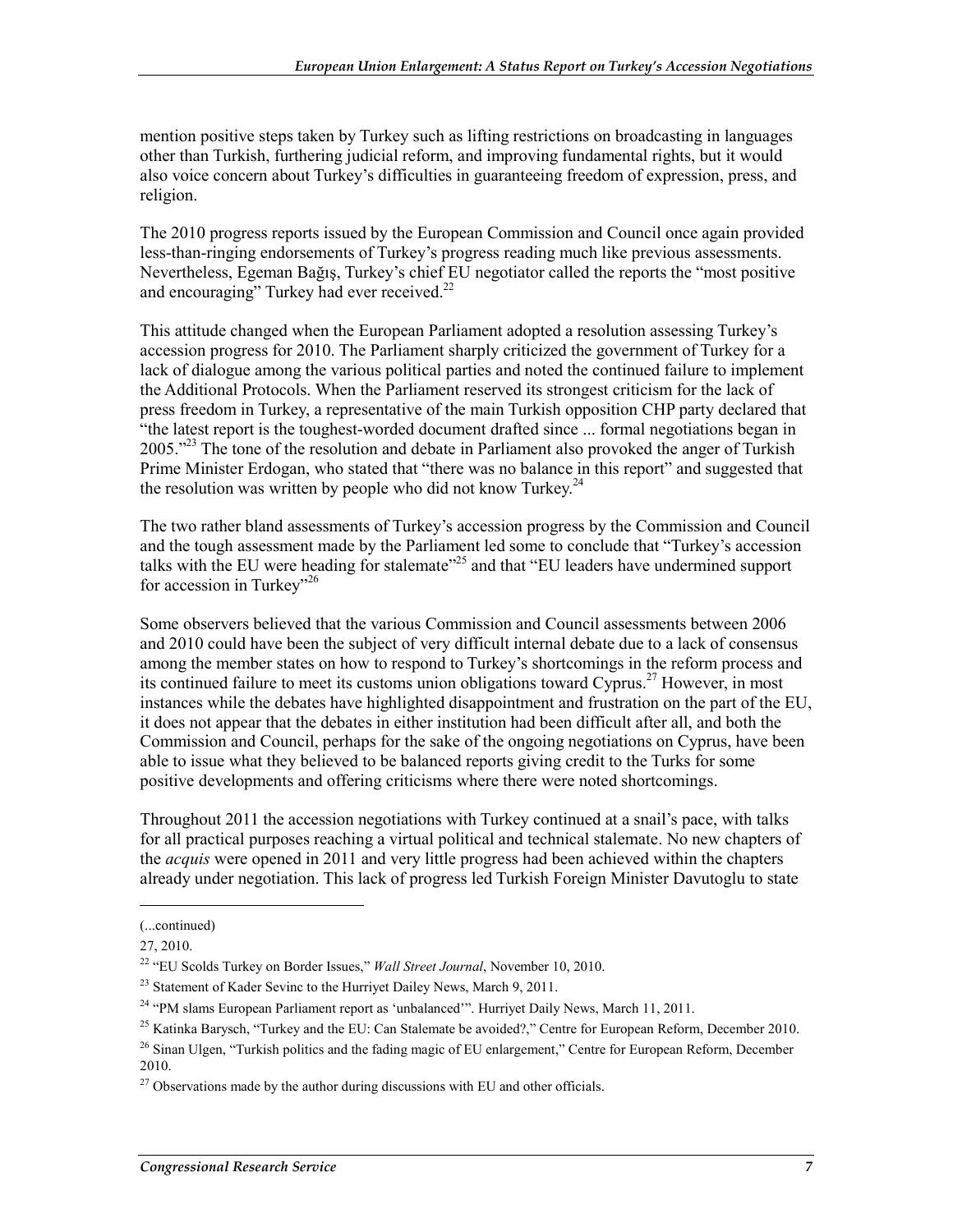that the talks were at a bottleneck due to "political blockages"<sup>28</sup> and Prime Minister Erdogan in May to complain that France and Germany [among others] "are determined to have Turkey give up its interest in joining the EU." $^{29}$ 

Turkey, for its part, was distracted in part due to a national election that was held in June 2011, with a deterioration in its relations with Israel and Syria, and with the on-going dilemma of Cyprus. In the elections, the AK Party of President Gul and Prime Minister Erdogan again emerged victorious solidifying the party's acceptance by the people and reaffirming support for the direction they were taking the country. The elections also gave Erdogan another five-year mandate to continue implementing the reform programs he had championed. Although the AKP had not won the super majority it had hoped for in the Parliament in order to guarantee the adoption of a new constitution, the AKP victory was thought to have paved the way for a new constitution and reform agenda by the end of 2012, goals not yet achieved.

During the election campaign, as in the previous fall's referendum on constitutional reform, the EU and the accession process appeared to have been of little consequence, leading to further speculation that the Turkish leadership and general population were growing more ambivalent toward the EU as the catalyst for further domestic political reform and that membership in the Union may no longer be a necessary goal.

Despite this growing view, in June, Prime Minister Erdogan announced the establishment of the European Union Ministry to take over coordination of Turkey's EU accession process. Egeman Bagis, Turkey's chief EU accession negotiator, was named the head the new ministry, signaling to the EU that Ankara still had an interest in EU membership even if it appeared that national enthusiasm was on the wane.

During the summer of 2011, the Cyprus issue emerged again as a significant stumbling block for progress on Turkey's accession process. Greek Cypriots have long claimed that Turkey's influence over exactly what the Turkish Cypriots will accept as part of any final solution to the Cyprus problem has been the principal reason for the lack of any agreement. In July, fresh from receiving his new five-year mandate as a result of the June national elections in Turkey, Prime Minister Erdogan visited northern Cyprus on the occasion of the anniversary of Turkey's intervention in Cyprus in 1974. In a speech to Turkish Cypriots, Ergodan seemed to have hardened his views on a Cyprus settlement when he suggested that a negotiated solution had to be achieved by the end of 2011 or the island would remain split.<sup>30</sup> In his speeches in the north, Erdogan also suggested that security and territorial concessions demanded of the Turkish Cypriots were not acceptable and that if, in his words, "southern Cyprus" were to assume the presidency of the EU Council on July 1, 2012, then Ankara would freeze its relations with the EU because it could not work with a presidency that it does not recognize.<sup>31</sup> Erdogan's statements drew harsh criticism from all sectors of the Greek Cypriot political community. Reaction from some quarters of the EU was equally strong with European Parliament member and member of the Parliament's EU-Turkey Joint Parliamentary Committee Andrew Duff suggesting that Erdogan's comments were an appalling twist to Turkey's policy toward Cyprus.<sup>32</sup>

<sup>28 &</sup>quot;Turkey's EU membership talks deadlocked, FM Davutoglu says," *Hurriyet Daily News,* April 20, 2011.

<sup>&</sup>lt;sup>29</sup> "France and Germany accused of 'Black campaign' against Turkey's EU bid," Hurriyet Daily News, May 12, 2011.

<sup>30 &</sup>quot;PM draws the line for Cyprus: Unity or split," *Hurriyet Dailey News,* July 20, 2011.

<sup>31 &</sup>quot;Erdogan: Cyprus at EU helm unacceptable," *Cyprus-Mail,* July 20, 2011.

<sup>32 &</sup>quot;Erdogan comments irk EU officials," *Cyprus Mail,* July 22, 2011.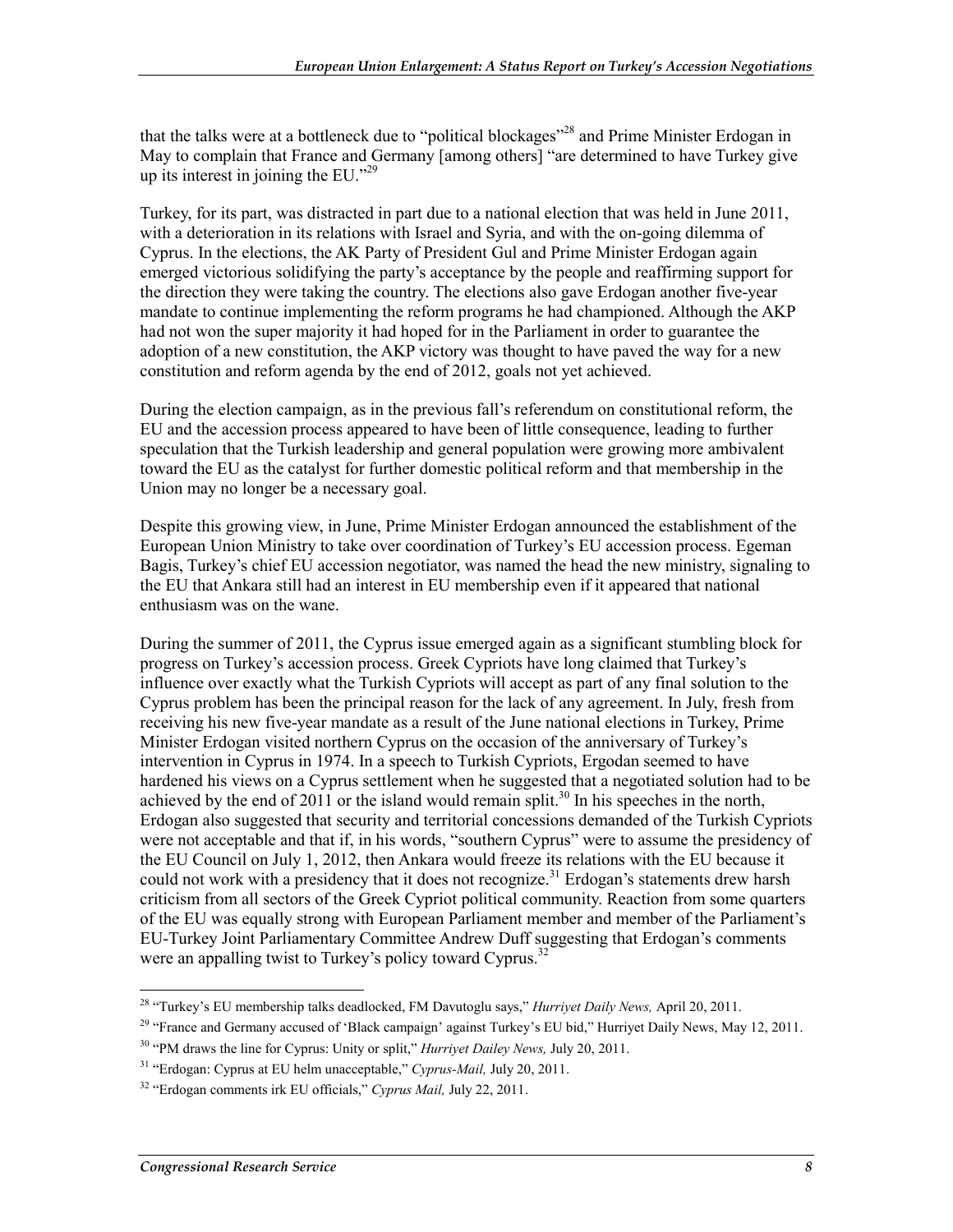An additional issue regarding Turkey and Cyprus arose in August when the Republic of Cyprus announced that in September it would begin drilling for natural gas in the Eastern Mediterranean in an area off the coast of southern Cyprus. Ankara blasted the decision as illegal, indicated that such a move could negatively affect the Cyprus negotiations,  $33$  and suggested that it would increase its naval presence in the region. This again raised concerns within the EU, which called into question the implementation of Turkey's foreign policy initiative of "no problems with its neighbors."

Near the end of 2011, the European Commission and Council issued their annual assessment of Turkey's accession progress.<sup>34</sup> Both stated that "with its dynamic economy, important regional role and its contributions to EU's foreign policy and energy security, Turkey is a key country for the security and prosperity of the European Union ... that was already well integrated into the EU in terms of trade and foreign investment through the Customs Union."35 Continuing on a positive note, both acknowledged that the changes proposed in the constitutional referendum and the conduct of the June elections were positive signs and that Turkey had made progress on a number of fronts including civilian control of the military, financial services, competition policy, religious property and cultural rights, and in the judiciary. They also noted that the creation of the Ministry for EU Affairs was an "encouraging signal." On the other hand, both reports repeated concerns over a number of issues where both felt not enough progress had been made including in the areas of freedom of expression, freedom of the media, women's rights, and freedom of religion. Both the Commission and Council expressed regret at statements by Prime Minister Erdogan that Turkey would freeze relations with the EU Presidency during the second half of 2012 when Cyprus would assume the Presidency. The Council also expressed its concerns over Turkey's threats directed at what the Council called Cyprus' right to explore and exploit their own natural resources, a reference to Cyprus' discovery of natural gas in the Cypriot Exclusive Economic Zone.

Not surprisingly, the reaction from Ankara was swift and negative. Prime Minister Erdogan blasted the EU for "slinging mud" and claimed that "the progress reports had once again shown the serious eclipse of reason at the EU."36 Perhaps showing both his frustration and contempt for the EU, Erdogan was reported to have suggested the EU itself was "crumbling." Turkish Minister for EU Affairs Egemen Bağış claimed that the Commission's report zoomed in on the problem areas but ignored the real progress Turkey has made and that linking Turkey's membership to the Cyprus issue was a mistake.<sup>37</sup> On the other side, Turkey's main opposition party, the CHP, reportedly praised the Commission's report and stated that the "report shows democracy is not moving forward as the government claims."<sup>38</sup>

Earlier in November 2011, EU Minister Bağış had suggested that Turkey would not lose anything if no additional chapters of the *acquis* were to be opened during the Cypriot Presidency. It was reported that certain Turkish officials had indicated that due to the uncertainty of Turkey's EU

<sup>&</sup>lt;sup>33</sup> "Don't sacrifice talks in Cyprus for natural gas," Hurriyet Daily News, August 14, 2011.

<sup>&</sup>lt;sup>34</sup> Communication from the Commission to the European Parliament and the Council: Enlargement Strategy and main Challenges 2011-2012, Brussels, October 12, 2011.

<sup>35</sup> Ibid.

<sup>36 &</sup>quot;Prime Minister Erdogan lashes out at EU over the latest progress report, Cyprus," *Hurriyet Daily News,* October 16, 2011.

<sup>37 &</sup>quot;Turkish Minister chides EU for Greek Cyprus conditions," *Hurriyet Daily News,* October 12, 2011.

<sup>38 &</sup>quot;Turkey's main opposition says gov't needs EU report's advices," *Hurriyet Daily News,* October 14, 2011.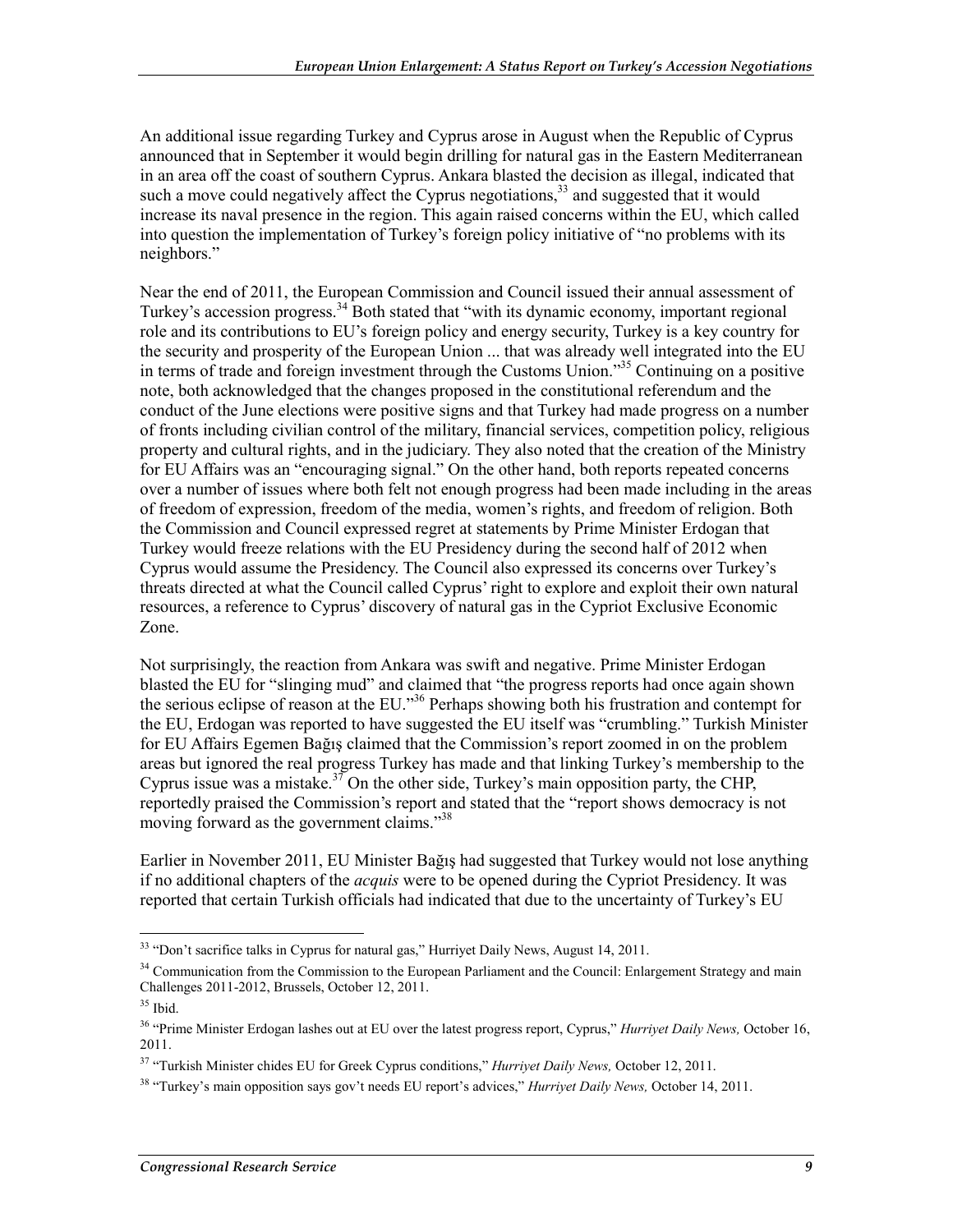membership, the government was reluctant to move forward with meeting required benchmarks in order to open the three remaining chapters of the accession *acquis* involving competition, social policy, and procurement.<sup>39</sup> As a result, none were opened.

Despite the less than positive assessments, one interesting issue arose when the Commission, in its assessment report, proposed to initiate a new relationship, or "positive agenda" with Turkey outside of the accession negotiations if Turkey followed through on its threats to avoid the Cypriot presidency of the EU beginning in July 2012.

The final piece of business regarding the 2011 assessment of Turkey's accession progress rested with the European Parliament. The Parliament's assessment reflected the earlier views of the Commission and Council. However, having in early 2011 considered an amendment calling on EU institutions to study the possibility of establishing a 'privileged partnership' with Turkey as an alternative to full EU membership, the Parliament expressed its support for the Commission's intension to develop a fresh agenda for EU-Turkey relations, stating that a positive agenda would build on the solid fundamentals of EU and Turkey relations and move the reform process forward. The resolution adopted by the Parliament noted, however, any new initiative should not replace the accession negotiations, but complement them in order to support reforms.  $40$ 

### **Current Status of Turkey's Accession**

#### **New Agenda—Relabeled Approach**

As 2012 began, Turkey's accession negotiations with the EU had basically reached a political and technical stalemate with little anticipation of any additional chapters of the EU's rules and regulations known as the *acquis communautaire* being opened in the near term. In March 2012, Egemen Bağış, at the London School of Economics once again stated that Turkey would ignore the Republic of Cyprus' EU Presidency and apparently stated that "Turkey has 52 years of relationship with the EU, thus, six months is not a long time for Turkey"<sup>41</sup>, referring to the length of the rotating presidency. These statements were not taken lightly both in the EU and in the Republic of Cyprus which would be entering its own presidential election period in 2013 immediately following the Cyprus EU presidency meaning little, if any, progress was likely in Turkey's accession negotiations until possibly after a new government in the Republic was in place.

The EU Commission realized that the accession process itself would achieve little in 2012, especially if Ankara did carry out its threat to ignore at least the rotating EU presidency once Cyprus assumed that role on July 1. Not wanting to place relations with Turkey in a deep freeze until after the national elections in the Republic in early 2013, the Commission began to put into place the new initiative with Turkey that the Commission had proposed in its 2011 accession progress report.

<sup>39</sup> Ankara unenthusiastic on new EU chapters, *Hurriyet Daily News,* November 21, 2011.

<sup>&</sup>lt;sup>40</sup> For more detailed information see "Motion for a Resolution—on the 2011 Progress Report on Turkey, B7-0000/2011, Foreign Affairs Committee, European Parliament, March 8, 2012.

<sup>41 &</sup>quot;Turkey will Ignore Cyprus as EU president," *Famagusta Gazette On-Line*, March 2, 2012.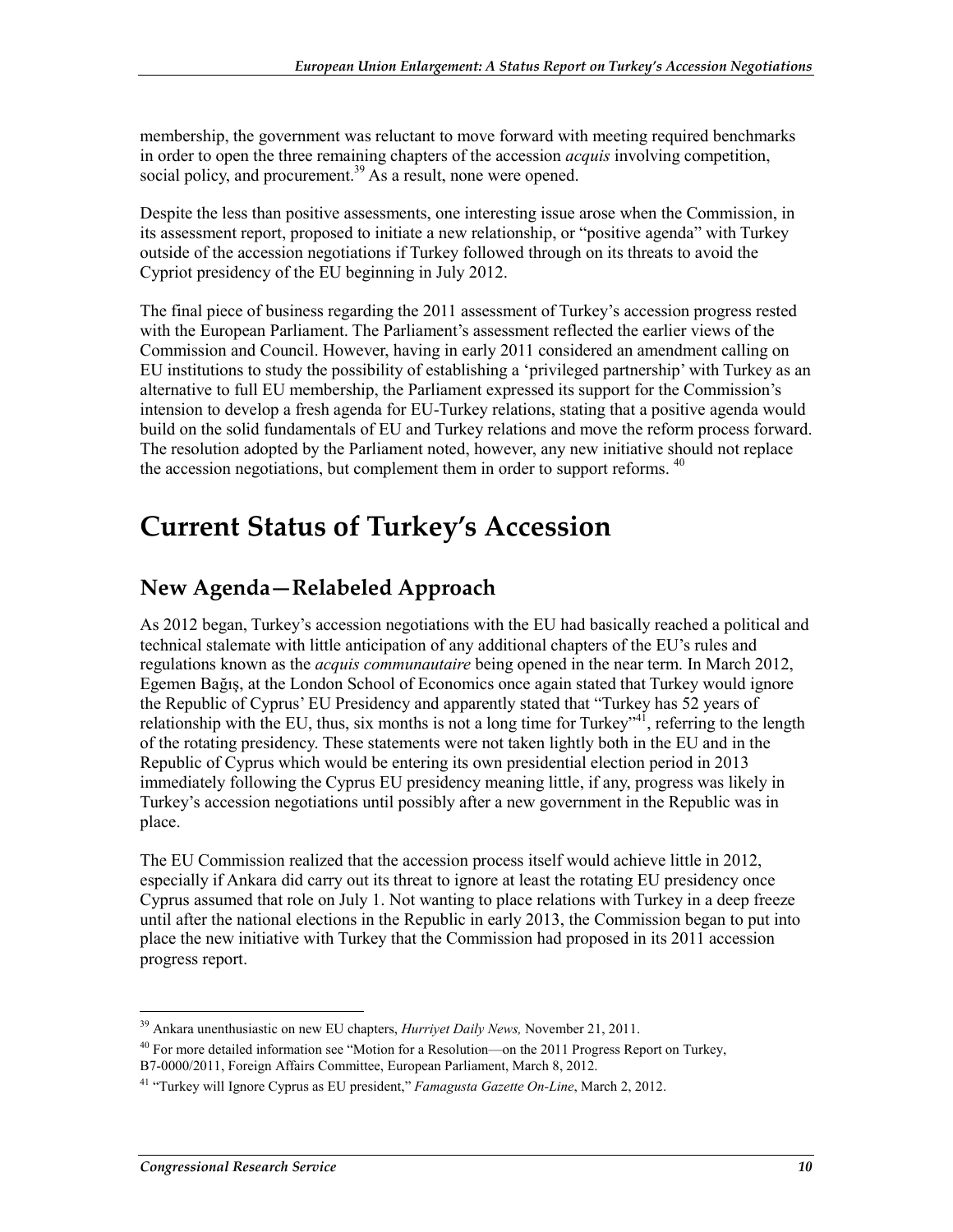On May 17, 2012, EU Commissioner for Enlargement and European Neighborhood Policy Štefan Füle and Turkish Minister for European Affairs Egemen Bağış announced the launch of the EU's new "positive agenda" with Turkey. Both stated that the "positive agenda" was intended to bring fresh dynamics into EU-Turkey relations. Commissioner Füle indicated that areas covered by the "positive agenda" would include legislative alignment, enhanced energy cooperation, visas, mobility and migration, Customs Union, foreign policy, political reforms, the fight against terrorism and increased participation in people-to-people programs, all issues included in the frozen chapters of the *acquis*. In launching the "positive agenda" both Commissioner Füle and Minister Bağış had gone to great lengths to insist that the new initiative was not intended to replace, but complement, the formal accession negotiations and to strengthen the reform process in Turkey.

On the other hand, to some the concept was described as essentially an "institutional trick intended to circumvent the Cyprus EU Presidency,"<sup>42</sup> and that the technical discussions surrounding the "agenda" looked very much like an informal accession negotiation on issues included in those chapters of the *acquis* not yet opened. Still others saw the comprehensive nature of the "agenda" as perhaps a repackaging of the old 'privileged partnership' concept suggested by the French and others as early as 2009. The new "agenda" for some could eventually allow the EU and Turkey to achieve as close a relationship as desirable, for some a "virtual membership,"43 while potentially allowing them to walk away from the ultimate goal of Union membership having developed stronger political, economic, and social relations with Turkey in the meantime.

To become an actual EU member, Turkey would still have to comply with the much more detailed *acquis* no matter how extensive or successful the new "agenda" were to become. However, by changing its name, but not necessarily its goal, Turkey, which had previously rejected the "privileged partnership" idea seemed to have embraced the new "agenda" with the EU. On July 1, 2012, Turkish Prime Minister Erdogan, over the objections of EU officials, made good on his threat to freeze certain relations with the EU, including formal accession negotiations, which are normally overseen by the presidency, when Cyprus assumed the 6-month rotating presidency of the Council of the European Union. Erdogan's decision to actually ignore the EU presidency appeared to have been made with the understanding that since the "positive agenda" had been launched despite his threat, he had nothing to lose by suspending the accession talks for at least the next six months.

One consequence of the launch of the "positive agenda," however, was its impact on the Cyprus settlement negotiations. It could be suggested that the Turkish Cypriots concluded that since the EU's action appeared to signal that Turkey's long-term relations with the EU may no longer be dependent on Turkey's contribution to any measurable progress on the Cyprus issue, despite what the annual EU Commission and Council progress reports say about the need for Turkey to play a constructive role in Cyprus, there was little incentive to continue the negotiations thus fulfilling Ankara's and the Turkish Cypriot's warning that July 1, 2012, was indeed the deadline to conclude an agreement over Cyprus or the talks could end. With no agreement in the works by July 1, Turkish Cypriot leader Eroglu could hardly object when the United Nation's Good Offices in Cyprus essentially declared their role in promoting the talks suspended.

<sup>&</sup>lt;sup>42</sup> Dimitar Bechev, "EU-Turkey Relations: A Glimmer of Hope," European Council on Foreign Relations, July 27, 2012.

<sup>&</sup>lt;sup>43</sup> Sinan Ulgen, "Avoiding a Divorce: A Virtual EU Membership for Turkey," Carnegie Endowment, December 2012.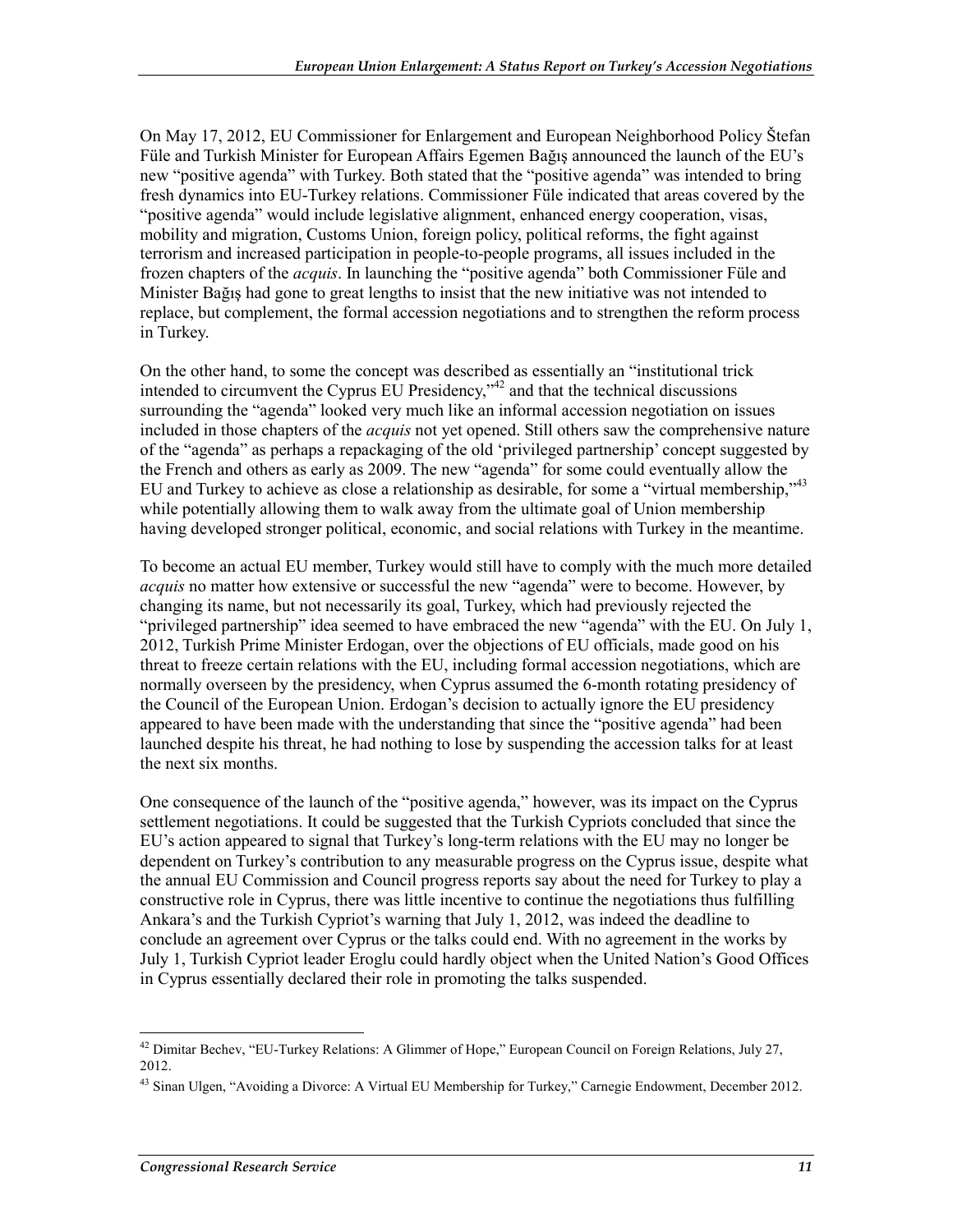The Cyprus presidency was launched on July 1, 2012 and formal accession negotiations between the EU and Turkey came to a halt. However, working groups established under the "positive agenda" began a series of informal negotiations which could not be affected by the Turkish refusal to deal with the Republic of Cyprus. Engagement between the EU and Turkey did continue throughout the last six months of 2012 especially with respect to visa liberalization where Turkey is the only EU candidate country which does not have a visa agreement with the EU. Both sides have stressed the importance of facilitating access to the European Union to Turkish business people, academics, students and representatives of civil society and both sides made the goal to harmonize and simplify visa requirements a priority.

Beyond visa liberalization, it is unclear exactly what progress had been achieved under the "positive agenda" or how whatever advancements were made could be incorporated into the formal accession process in the future, whenever new chapters of the *acquis* are opened. It was also unclear at the time whether the "positive agenda" would end once the Cypriot EU presidency ended, and whether the formal accession negotiations would resume again in 2013 under the Irish presidency of the EU Council. It appears now that the EU and Turkey may resume the formal accession negotiations, including the opening of one new Chapter of the *acquis* in October 2013. In the meantime it appears unclear whether the "positive agenda" framework will continue for those issues that fall under the chapters that will remain blocked by the Republic of Cyprus, France, and others. 44

As 2012 ended and with little movement on the accession front, the EU Commission in October issued its annual progress report on Turkey. In its report, the Commission, while offering a few positive conclusions, expressed its overall disappointment with Turkey's progress on a number of issues leading Ankara to express its disappointment with the "biased" and "unbalanced" Report. Turkey's continued refusal to extend diplomatic recognition to EU member Cyprus, or to open Turkey's sea and air ports to Cypriot shipping and commerce until a political settlement has been achieved on Cyprus as well as Turkey's position on the Cyprus EU presidency were again cited as problematic. On December 11, 2012, the European Council released its conclusions on enlargement. While the Council struck a more positive note regarding Turkey's importance to the EU, noted the implementation of the "positive agenda," and listed several issues where the Council felt Turkey had made progress, it nevertheless repeated the shortfalls outlined in the Commission's earlier assessment, including what the Council felt was insufficient progress on freedom of the media, expression, and assembly and an overall lack of judicial reform. Interestingly, it was reported that the Turkish Foreign Ministry frustrated by what EU Minister Bağış has described as the "skewed mentality in Europe," published its own first-ever progress report. The report was described as refuting many of the criticisms of Turkey's reform process found in the EU Commission's October progress report.

In early February 2013, French Foreign Minister Laurent Fabius announced that the new government in Paris was favorably disposed to resuming the accession talks with Turkey and was prepared to lift its hold on opening at least one new chapter of the *acquis*—Chapter 22, Regional Policy. Even Germany and Cyprus seemed to have softened their views on resuming the negotiations although Cyprus felt Turkey needed to display a new attitude toward making significant contributions to the Cyprus unification talks once they resumed.

<sup>&</sup>lt;u>.</u> <sup>44</sup> Based on a discussion with an official at the EU Commission.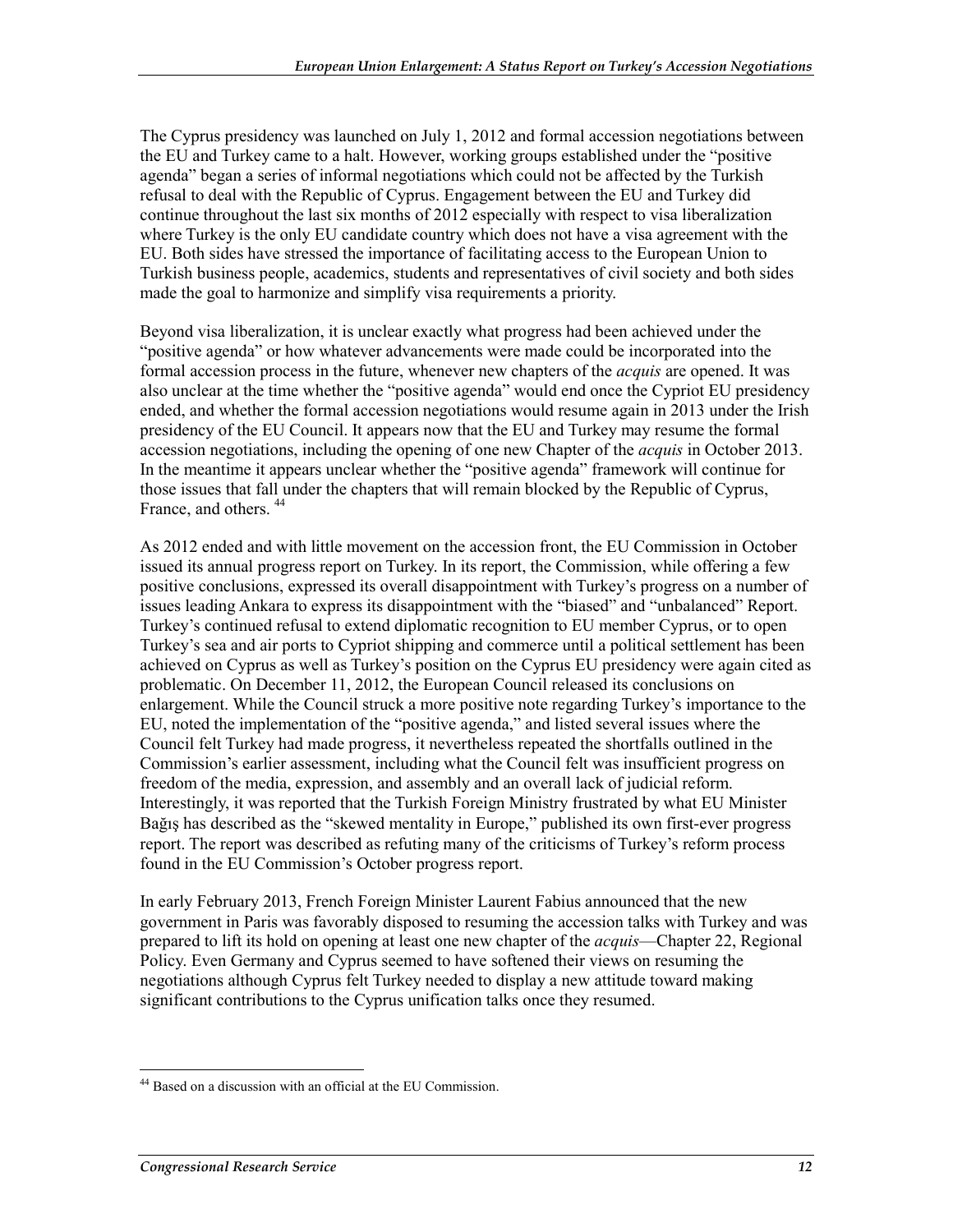Technical discussions subsequently opened on Chapter 22 and it was agreed among the EU leadership that a new round of accession negotiations would begin in mid-June 2013.

The European Parliament, in a resolution adopted on April  $18, 2013<sup>45</sup>$ , issued its annual progress report on Turkey which mirrored the views of both the Council and Commission on issues such as judicial reform, freedom of expression, the media, and assembly. The Parliament also reminded Turkey that ignoring the Republic of Cyprus' EU presidency and its attitude regarding Cyprus' exploration of its own natural resources was not consistent with the EU's demand that Turkey pursue "good neighborly" relations within its region.

Like the Council and Commission, however, the Parliament seemed to send mixed messages regarding the Commission's "positive agenda" initiative. In Article 48 of its adopted resolution, the Parliament stated that "the EU is based on the principles of sincere cooperation and mutual solidarity amongst all its members and has respect for the institutional framework ... " [of the presidency of the Union]. At the same time, in Article 1of the resolution the EP commended the Commission and Turkey for implementing the "positive agenda" apparently forgetting the need for solidarity amongst member states (especially toward Cyprus) and respect for the institutional framework.

In early June 2013, as the resumption of the accession negotiations with Turkey approached, domestic turmoil rocked Turkey. Public protests over the future of a park and the government's reaction precipitated a harsh response from Brussels over the use of force and the freedom of assembly and speech. A resolution was adopted on June 13 by the European Parliament expressing its "deep concern at the disproportionate and excessive use of force by the Turkish police."<sup>46</sup> Turkish officials responded with tough rhetoric toward the EU, including from Prime Minister Erdogan who said he "did not recognize decisions made by the European Parliament." <sup>47</sup>

After two weeks of rather nasty verbal sparring, and Ankara's continued crackdown on the protestors, several EU member states threatened to press for the postponement of the upcoming accession talks, again provoking an angry response from Ankara, including comments by Turkey's EU Minister Bağıs that some European countries should "get lost"<sup>48</sup> if they decided not to open Chapter 22 or delay the start of the accession negotiations. Since neither side really wanted to end the accession process or freeze the relationship despite mutual ill-feelings, the EU, in a face-saving decision for both sides, agreed to officially declare Chapter 22 open but to postpone the resumption of the accession negotiations until October 2013.

### **Assessment**

1

Relations between Turkey and the European Union have vacillated between support for and doubt over future membership on both sides, but not over the need for close relations. There is little doubt among most observers that over its first eight years, the EU accession process has been a major motivation behind Turkey's internal march toward reform and democratization. It has also been a factor in helping transform Turkey's economy and its political and military institutions,

<sup>&</sup>lt;sup>45</sup> European Parliament resolution of 18 April 2013 on the 2012 Progress Report on Turkey (2012/2870)

<sup>46</sup> European Parliament resolution on the situation in Turkey, June 13, 2013, in Strasbourg.

<sup>47 &</sup>quot;I don't recognize European Parliament decision, Turkish PM Erdogan says," *Huriyet Daily News,* June 14, 2013.

<sup>48 &</sup>quot;Minister Bagis: If necessary, Turkey will tell EU to get lost," *Today's Zaman,* June 19, 2013.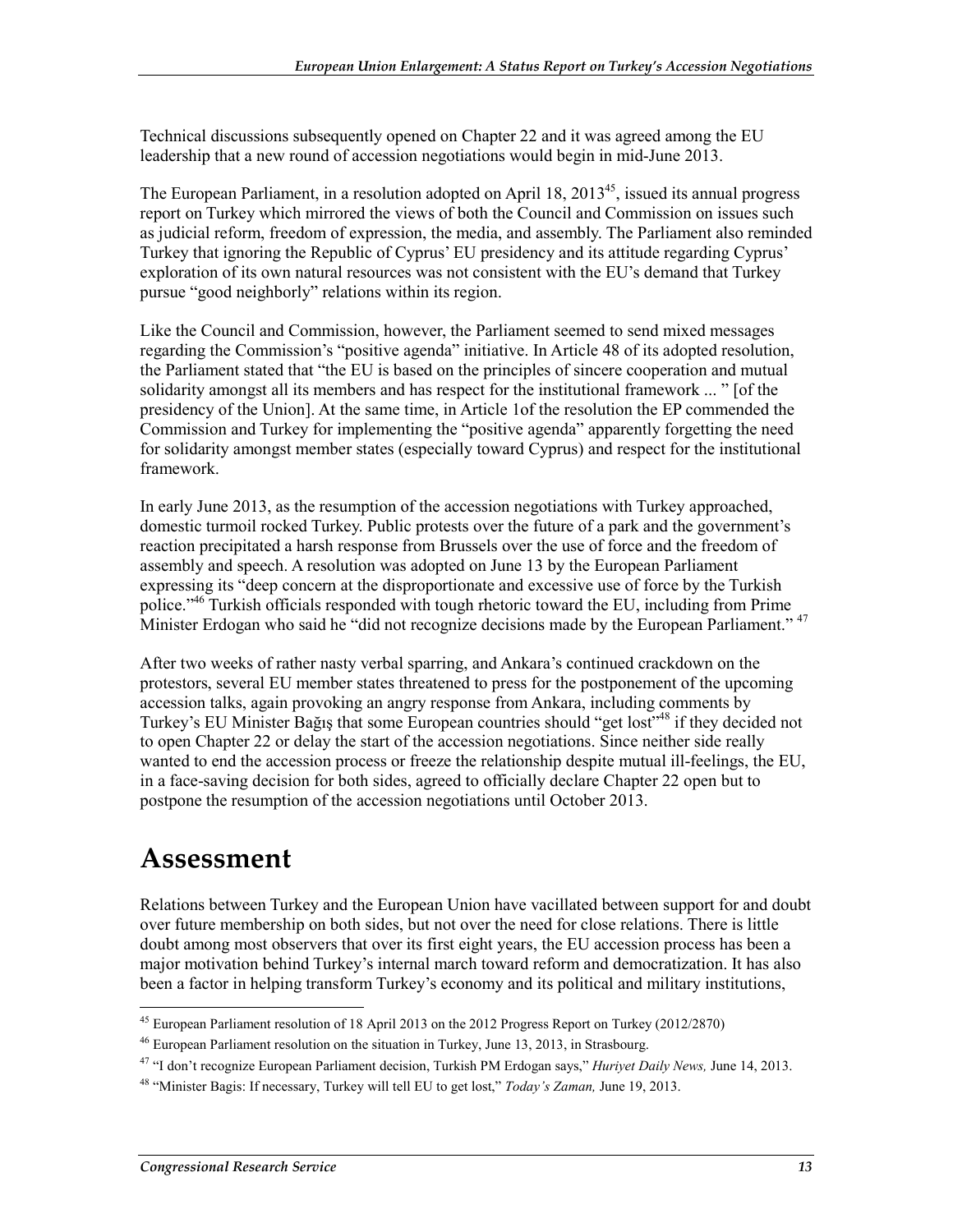leadership, and political culture, both at the national and, in some respects, the local government level. And, it has helped forge a closer relationship between Europe and Turkey.

Economic ties between the EU and Turkey, despite the current problems within the Eurozone, have expanded over the past several years with nearly half of Turkey's exports flowing to Europe. Turkey's strong and growing economy offers a large and important market for European goods and services and will continue to do so for a long time. Turkish businesses are flourishing in parts of Europe and Turkey has become a magnate for foreign direct investment with much of that flowing from Europe. Turkey's role as an important energy hub and transit region for European energy supply diversification continues to grow as was recently seen with the decision to construct the Trans-Adriatic Pipeline (TAP) which will bring natural gas from Azerbaijan across Turkey, via the Trans-Anatolian Pipeline (TANAP), into Italy and parts of Europe.

Continuing instability in Europe's southern neighborhood of North Africa and the Middle East suggest closer EU-Turkey relations. The emerging activism in Turkey's foreign policy, begun in 2010 by Foreign Minister Ahmet Davutoglu with the intent of establishing Turkey as a more independent regional influence has led EU Enlargement Commissioner Füle and others to suggest that a "strategic dialogue" with Turkey on foreign policy should become a regular feature of the relationship. These examples reinforce the belief among many that both the EU and Turkey do need each other for a multitude of reasons.

The need for good neighborly relations, the current economic and financial crisis within the Eurozone and a continued healthy level of public skepticism or ambivalence toward EU enlargement to Turkey on the part of many Europeans, fueled by cultural and religious differences, however, continues to cloud European attitudes about Turkey, not as an important neighbor to Europe, economic partner, or regional foreign policy influence, but simply as a fullscale member of the Union. This attitude was highlighted in June when it was reported that German Chancellor Merkel's coalition partners, the Christian Democratic Union (CDU) and the Christian Social Union (CSU) included in their election manifesto that Turkey should not become a member of the European Union. In addition, it appears that a growing number of Europeans have expressed concerns regarding what seems to some as a change in Turkey's political, economic, social, and religious orientation. In a recent article, Diba Nigar Goksel suggested that Europeans believe that "Turkish public opinion polls reflect deepening cynicism about the EU and that the popularity of a [Turkish] leadership more keen on flaunting its affinity, solidarity, and close links to Muslim brothers than European friends exacerbates concerns that Turkey has an inherently non-European disposition.<sup>49</sup>

Despite these problems, a few EU member states, and in particular the EU Commission, still continue to publically express a desire to see Turkey's accession move forward.

On the other hand, it has been suggested that Europe's disinterest, skepticism or in the case of a few, outright opposition to Turkey's membership, along with the perceived EU foot-dragging in the accession negotiations have reinforced a growing ambivalence in Turkey about its future in the EU. Many observers have suggested that the AK Party's early embrace of the reforms required under the EU accession process was an attempt to help transform and legitimize the AK as a post-Islamist party. Many feel Turkey's leadership's goals were more about solidifying their own power and acceptance by the Turkish people than the long-term "Europeanization" of

<sup>&</sup>lt;u>.</u> <sup>49</sup> Diba Nigar Goksel, "Turkey and the EU: What Next," German Marshall Fund "On Turkey" Series, December 2012.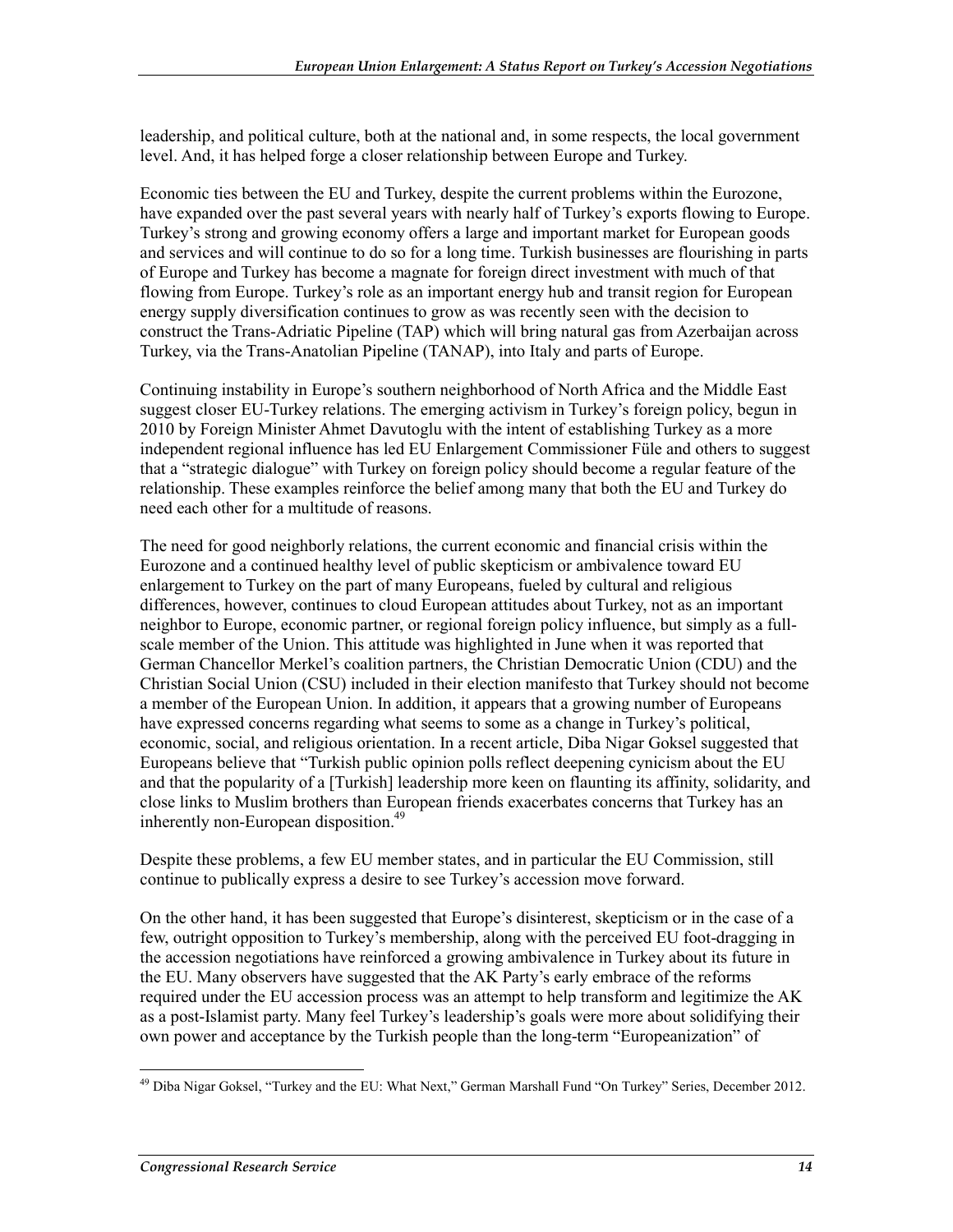Turkey.<sup>50</sup> Others point to the September 2010 constitutional referendum and the June 2011 national elections as cases in point. Despite statements by Prime Minister Erdogan and others that the proposed constitutional reforms would help bring Turkey into line with European norms, some observers believe that Turkey's EU aspirations were not central to any of the Turkish political parties' messages during the referendum campaign<sup>51</sup> or the national elections and are not necessarily considerations in the writing of the new constitution.

Still others have suggested that after eight years of accession negotiations and various iterations of reform, Turkey's citizenry have accepted an unprecedented amount of change. But some now believe that the reform process has slowed as EU membership may no longer be the desired end point for Turkey's leadership.52 For instance, writing in the *Hurriyet Daily News*, Semih Idiz commented that the EU Commission's 2011 progress report on accession, while performing as a mirror for Turkey, was more of a concern for Turkish bureaucrats and Eurocrats and that "the EU is not something the majority of Turks look to with confidence or enthusiasm anymore."<sup>53</sup> Further, he wrote that what drives Turkey's reform process today "is its own pressing needs." Continuing on this theme, Idiz reported the 2012 Commission assessment was "a report with no effect" that has "hardly created a stir among Turks."54 Reflecting a similar view, columnist Mehmet Ali Birand wrote that "Europe is not on Turkey's agenda," that "for the first time in 47 years the influence of the EU over Turkish politics has reached almost zero," and that " today, Ankara does not pay attention to either the Council of Europe or the European Parliament.<sup>55</sup> Idiz, in another article, also pointed out that during Prime Minister Erdogan's 2012 three hour speech to the AKP party congress, "Turkey's EU perspective was not once mentioned."56

Despite what some have categorized as dynamic changes that have taken place in Turkey, driven in part by its EU aspirations, the EU accession process continues at a relatively slow pace (a pace some have called comatose). Supporters of Turkey's EU membership understand that actions taken, or not taken, by Turkey have made achieving that goal more difficult. Turkey's longstanding refusal to recognize EU member state, Cyprus, and its continued refusal to open its air and sea ports to Cypriot commercial operations as required under the Additional Protocol will remain major stumbling blocks to any forward progress, even as the accession negotiations restart in October 2013. Turkey's decision to ignore the Cypriot rotating presidency of the EU Council further exacerbated the problem as has Turkey's tough rhetoric and occasional naval presence in the Eastern Mediterranean as part of Ankara's response to the decision by the Republic of Cyprus to begin exploring for energy resources in the Eastern Mediterranean. The handling of the Gezi park protests in June also served to further alienate those in Europe who remain skeptical of Turkey's ability and willingness to meet the requirements established in all the chapters of the *acquis*.

With many in Ankara now believing it may no longer be necessary for Turkey to become a member of the EU in order to define Turkey or its place in the international community and with what appears to be a great deal of rhetoric but little real enthusiasm in Europe (except from the

<sup>50</sup> Alessandri, op. cit.

 $51$  Ibid.

<sup>&</sup>lt;sup>52</sup> "Getting to Zero: Turkey, Its Neighbors and the West," Transatlantic Academy, 2010.

<sup>53</sup> Semih Idiz, "EU report important despite skepticism," *Hurriyet Daily News,* October 13, 2011.

<sup>54 &</sup>quot;A Report with No Effect," *Hurriyet Daily News,* October 12, 2012.

<sup>55</sup> Mehmet Ali Birand, "Progress report an overstatement but not a lie," *Hurriyet Daily News,* October 13, 2011.

<sup>56 &</sup>quot;EU on the backburner for the AKP," *Hurriyet Daily News,* October 2012.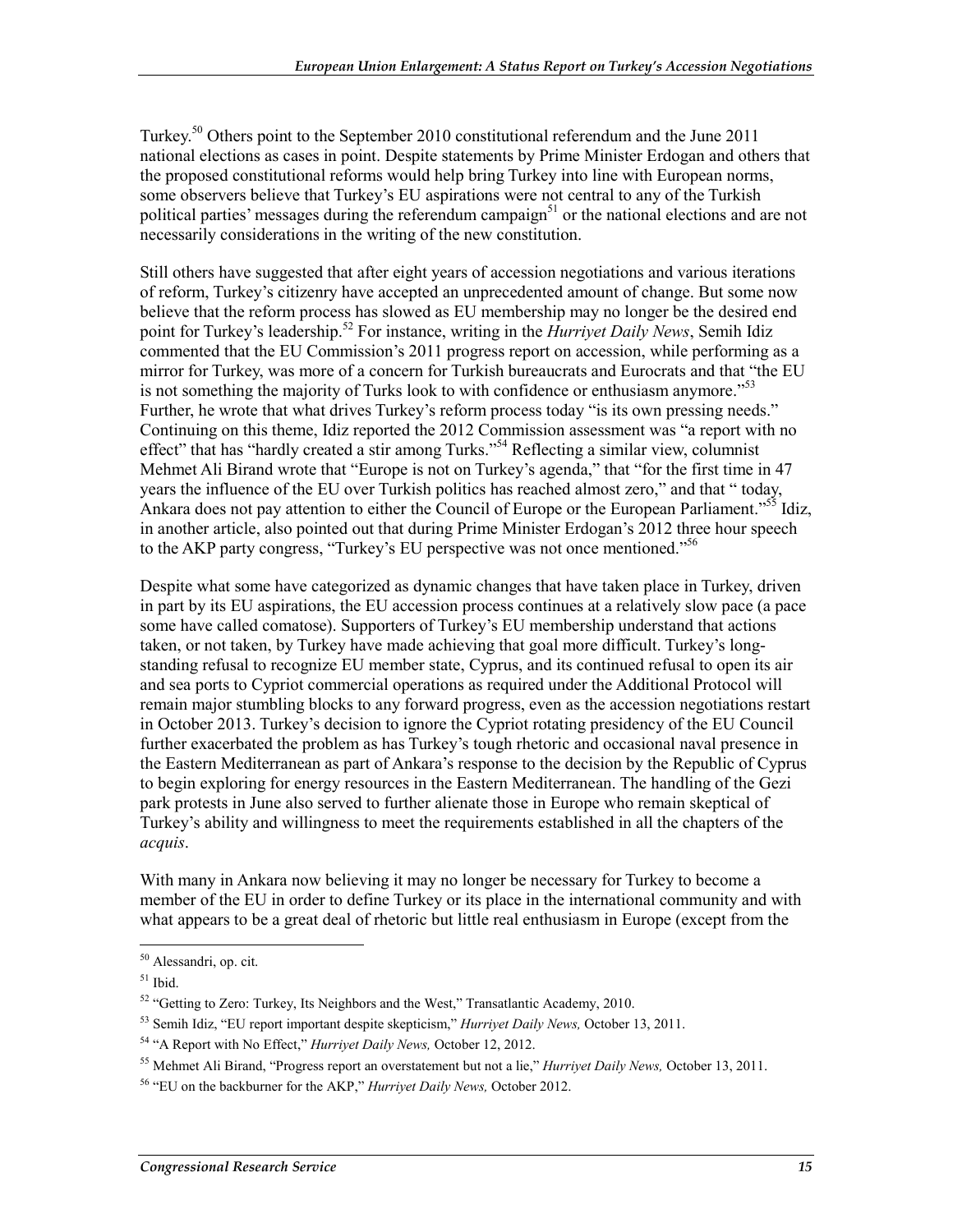EU Commission) for Turkey as a full voting member of the club, observers have begun to question why both the EU and Turkey continue with the accession process at all.

Turkey and its supporters have continued to argue that at least an enhanced dialogue with the EU should continue. Clearly, the EU can benefit from Turkey's position as an economic partner and as a key regional actor with respect to the greater Middle East, and that Turkey will continue to play a growing energy role for Europe as a gateway to the Caspian and Central Asian oil and gas supply system. Many Europeans share that view and point out that Turkey already plays an important role in defense and foreign policy matters with Europe, including through its membership in NATO although some seem concerned that foreign policy developments in Turkey have become, and could continue to be, increasingly detached from the EU.<sup>57</sup> However, many European believe that while energy security and foreign policy are important elements for the EU, those issues comprise only two or three of the 35 chapters in the *acquis*, and Turkey must come into compliance with the requirements of the entire *acquis*. Turkey, for its part must rely on the European market for its goods and services and Europe's political good will and engagement for the longer term.

Nevertheless, and despite the doubts, Turkish leaders seem to have decided that at least for now they need to continue the accession process. This appeared to be the case when in a 2013 New Year's message Turkish President Gul stated that EU membership was still a priority and as the Turkish leadership pursued the resumption of negotiations and the opening of new chapters of the *acquis* before June 2013. Some believe this approach is being used possibly as a hedge in the event Ankara's goal of becoming a regional leader and influence fails to take hold or that the Turkish people become concerned that the internal reform process, called into question by the Gezi park demonstrations and government reaction, will come to an end, which could impact Prime Minister Erdogan's future political plans.

Neither Turkey nor the EU appear to be prepared to actually end the accession process, although it has been reported that Prime Minister Erdogan may have suggested that "if they [EU] do not want Turkey in, they should say so ... and we will mind our own business and will not bother them."58 If, when the negotiations resume later in 2013, both the EU and Turkey feel formal membership in the Union is no longer an EU obsession or in Turkey's best interest, both could seek a way to mutually agree to end the formal accession process. This would not end necessarily end talks between the EU and Turkey as the "positive agenda" could be revitalized and used to draw Turkey and the EU closer to each other as "privileged partners," or for Turkey, a "virtual EU member."

## **U.S. Perspective**

Although the United States does not have a direct role in the EU accession process, successive U.S. Administrations and many in Congress have continued to support EU enlargement, believing that it serves U.S. interests by spreading stability and economic opportunities throughout Europe. During the George W. Bush Administration, the United States had been a strong and vocal proponent of Turkish membership in the European Union. Early on, the Obama Administration continued the support of Turkey's EU membership aspirations. President Obama's statements in

<sup>1</sup> <sup>57</sup> Tocci, op. cit.

<sup>&</sup>lt;sup>58</sup> European Parliament report strains already fragile Turkey-EU ties, Hurriyet Daily News, March 10, 2011.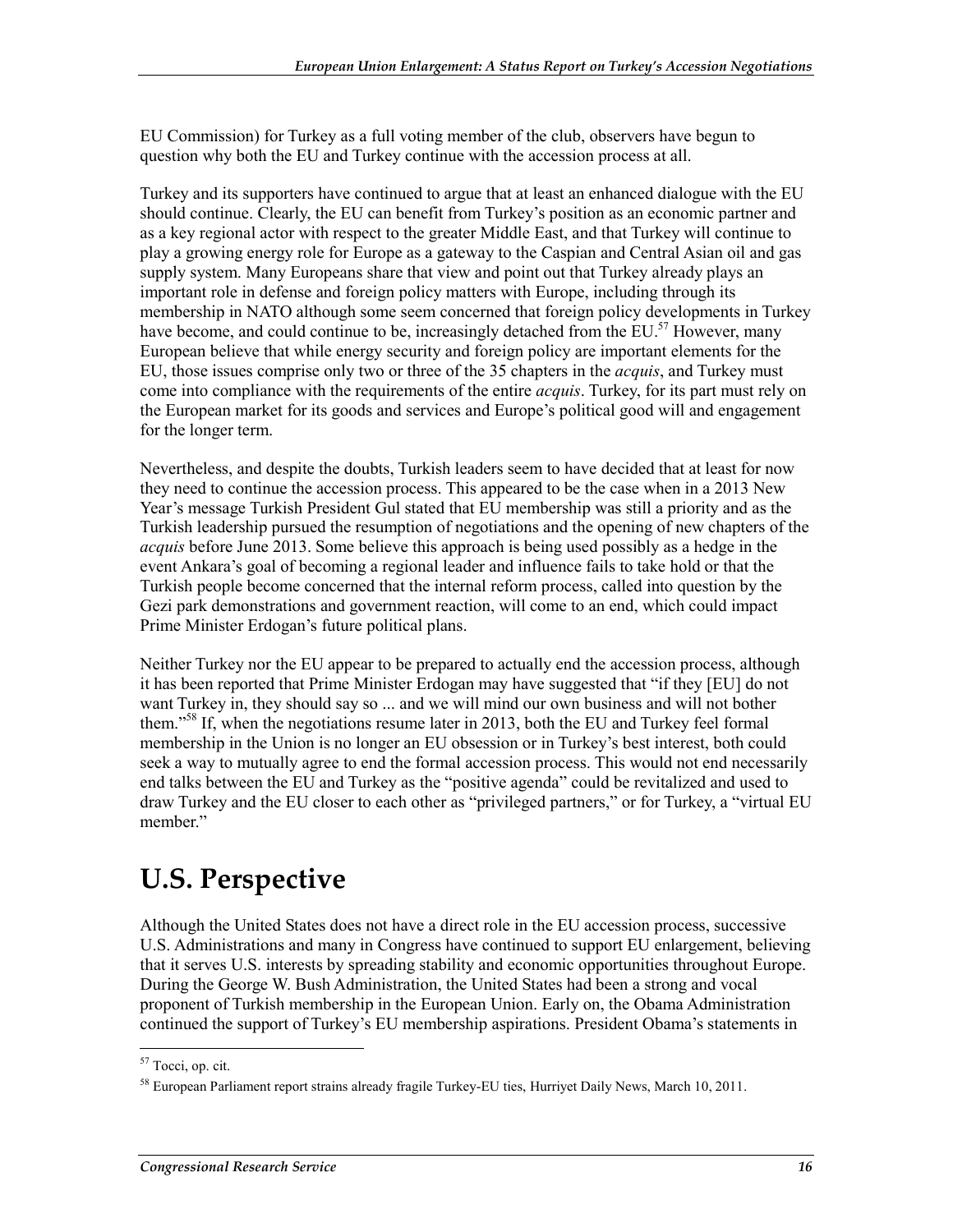support of Turkey during his April 2009 visit to Ankara, restated more recently, and his assertion that Turkey's accession would send an important signal to the Muslim world reaffirmed the U.S. position.

Vocal U.S. support for Turkey's EU membership had caused some displeasure among some EU member states who felt that the United States did not fully understand the long and detailed process involved in accession negotiations, did not appreciate the debate within Europe over the long-term impact the admission of Turkey could have on Europe, and defined the importance of Turkey in too narrow a set of terms, generally related to geopolitical and security issues of the region. This latter view seems to be one held by countries such as France, Germany, Austria and others. Some Europeans also feel that putting Turkey's accession in terms related to the Muslim world suggests that anything short of full EU membership for Turkey would represent a rejection of Turkey by the West, and by association, a rejection of the Muslim world.

Now, however, many in Europe have been somewhat relieved that the United States has scaled back its rhetoric and hope the United States will use its relationship with Turkey in more constructive ways for the EU. For instance, some Europeans feel that the United States should be more helpful in encouraging Turkey to move more rapidly on reforms and to comply with the Additional Protocol regarding Turkey's relations with Cyprus. When asked in an interview in June 2009 whether the United States could be more helpful on this point, former Assistant Secretary of State for Europe and Eurasia Philip Gordon demurred, saying that "ultimately, this is an EU issue; we're not directly involved in it.... This is between the EU and Turkey.<sup>559</sup> The United States believes that Turkey's membership in NATO has demonstrated that Turkey can interact constructively with an organization dominated by most of the same European countries that belong to the EU and play a positive role in foreign policy matters that impact Europe, whether it is the Europe of the EU or the Europe of NATO. However, the United States has been disappointed that it has not been able to use its influence to help shape a more constructive EU-Turkey relationship in an attempt to promote closer NATO-EU relations.

Although some Members of Congress continue to support Turkey's EU accession, attitudes toward Turkey have changed somewhat and the vocal enthusiasm for Turkey's EU membership seems to have waned. While some Members of Congress have applauded Turkey for its stance on Iran's nuclear weapons program and its position on Syria, there have been expressions of concern in some congressional quarters over other Turkish foreign policy initiatives, particularly at one point towards Israel and continually toward Cyprus. However, these concerns do not appear likely to alter the views of those who support Turkey or for new EU approaches to relations with Turkey during the  $113<sup>th</sup>$  Congress.

<sup>&</sup>lt;u>.</u> 59 See Assistant Secretary Gordon's interview with Tom Ellis of *Kathimerini*, June 27, 2009, Corfu, Greece.